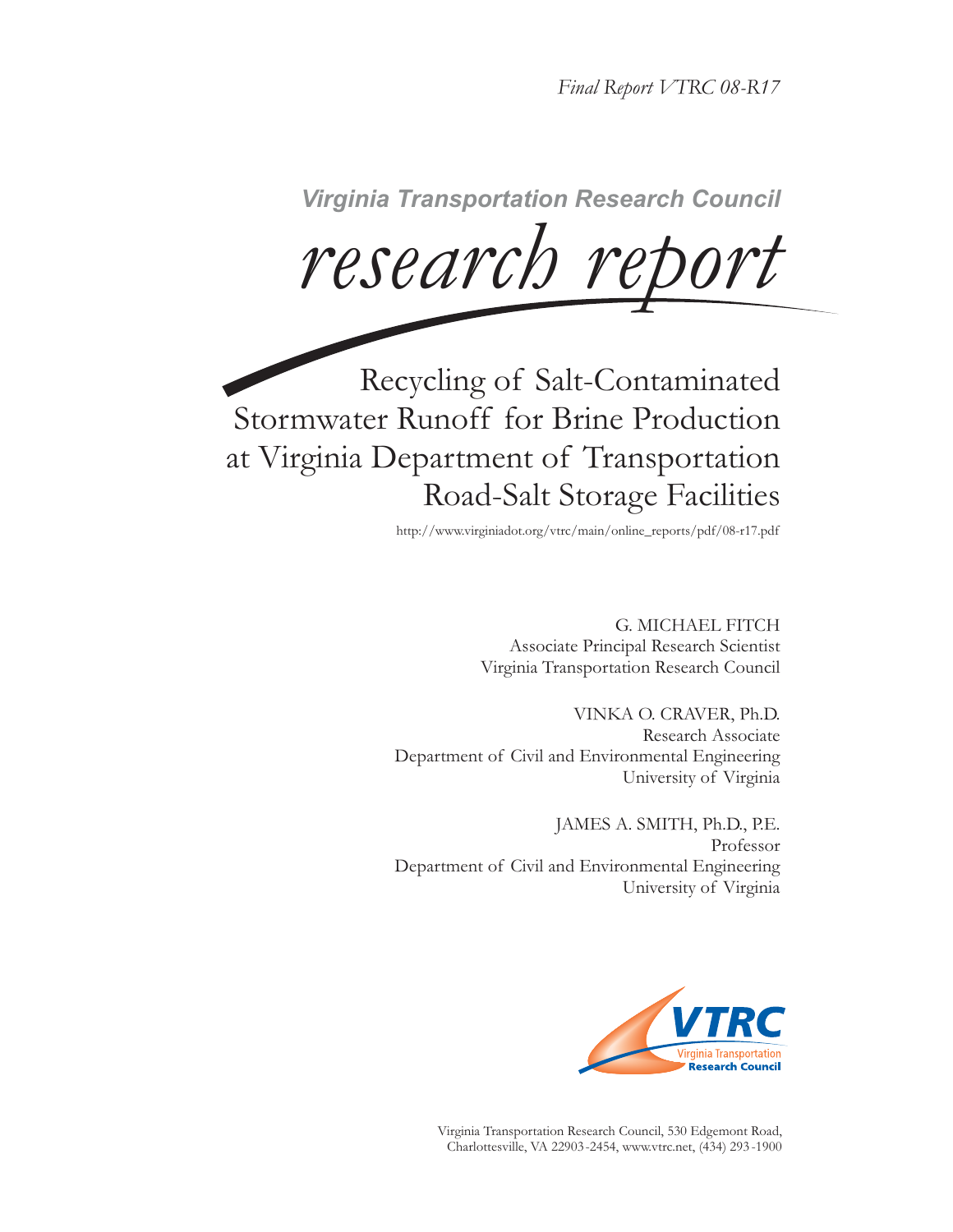| <b>Standard Title Page - Report on Federally Funded Project</b> |  |  |
|-----------------------------------------------------------------|--|--|
|                                                                 |  |  |

|                                                                    | $\beta$ tanual u Title I age - Report on Feuerally Funded I Foject       |                                       |  |  |
|--------------------------------------------------------------------|--------------------------------------------------------------------------|---------------------------------------|--|--|
| 1. Report No.<br>FHWA/VTRC 08-R17                                  | 2. Government Accession No.                                              | 3. Recipient's Catalog No.            |  |  |
| 4. Title and Subtitle                                              |                                                                          | 5. Report Date                        |  |  |
|                                                                    | Recycling of Salt-Contaminated Stormwater Runoff for Brine Production at | May 2008                              |  |  |
| Virginia Department of Transportation Road-Salt Storage Facilities |                                                                          | 6. Performing Organization Code       |  |  |
| 7. Author(s)                                                       |                                                                          | 8. Performing Organization Report No. |  |  |
| G. Michael Fitch, Vinka O. Craver, and James A. Smith              |                                                                          | <b>VTRC 08-R17</b>                    |  |  |
|                                                                    |                                                                          |                                       |  |  |
| 9. Performing Organization and Address                             |                                                                          | 10. Work Unit No. (TRAIS)             |  |  |
| Virginia Transportation Research Council                           |                                                                          |                                       |  |  |
| 530 Edgemont Road                                                  |                                                                          | 11. Contract or Grant No.             |  |  |
| Charlottesville, VA 22903                                          |                                                                          | 81142                                 |  |  |
|                                                                    |                                                                          |                                       |  |  |
| 12. Sponsoring Agencies' Name and Address                          |                                                                          | 13. Type of Report and Period Covered |  |  |
|                                                                    |                                                                          | Final                                 |  |  |
| Virginia Department of Transportation                              | Federal Highway Administration                                           |                                       |  |  |
| 1401 E. Broad Street                                               | 400 North 8th Street, Room 750                                           | 14. Sponsoring Agency Code            |  |  |
| Richmond, VA 23219                                                 | Richmond, VA 23219-4825                                                  |                                       |  |  |
| 15. Supplementary Notes                                            |                                                                          |                                       |  |  |

#### 16. Abstract

A large part of the Virginia Department of Transportation's (VDOT's) maintenance effort comprises the implementation of its snow removal and ice control program. Earlier research confirmed that VDOT captures significant volumes of salt-laden stormwater runoff at its 300+ salt storage facilities throughout the state and that the disposal options for this water are limited and costly. Although VDOT is implementing recommended management options to reduce the quantity of salt water captured, this research was undertaken to determine the possibility of recycling salt-contaminated stormwater runoff for the purpose of producing brine that can be used for pre-wetting of granular NaCl and direct application.

Laboratory and field tests were conducted using bench-scale brine generation equipment. In the laboratory phase, brine was produced using tap water while hydraulic retention times and water temperatures were varied to determine how these changes would affect the quantity and quality of brine production. Stormwater runoff from a storage pond without any previous treatment was used in the field phase to allow a better estimate of the potential effects of stormwater on the quality of the brine generated.

Results showed that the optimum conditions for brine production were low hydraulic retention time (high flow rates) and high temperatures. The total suspended solids present in the stormwater runoff did not diminish the quality of the brine in the field tests. Based on historic precipitation and chemical application data, VDOT appears to capture sufficient volumes of water to meet the majority of its potential brine production needs. Further, significant economic benefits can be obtained by applying this recycling strategy, with the greatest benefits resulting from generating brine for both direct application and pre-wetting.

Assuming average stormwater volume collection and average total NaCl application, VDOT can save approximately \$3 million each year by generating brine for pre-wetting only versus approximately \$6.5 million each year by generating brine for the combination of pre-wetting and direct application.

| 17 Key Words<br>Brine, stormwater runoff, pre-wetting, direct brine application,<br>salt-water disposal |                                                      | No restrictions. This document is available to the public through<br>NTIS, Springfield, VA 22161. |                        |           |
|---------------------------------------------------------------------------------------------------------|------------------------------------------------------|---------------------------------------------------------------------------------------------------|------------------------|-----------|
| 19. Security Classif. (of this report)<br>Unclassified                                                  | 20. Security Classif. (of this page)<br>Unclassified |                                                                                                   | 21. No. of Pages<br>24 | 22. Price |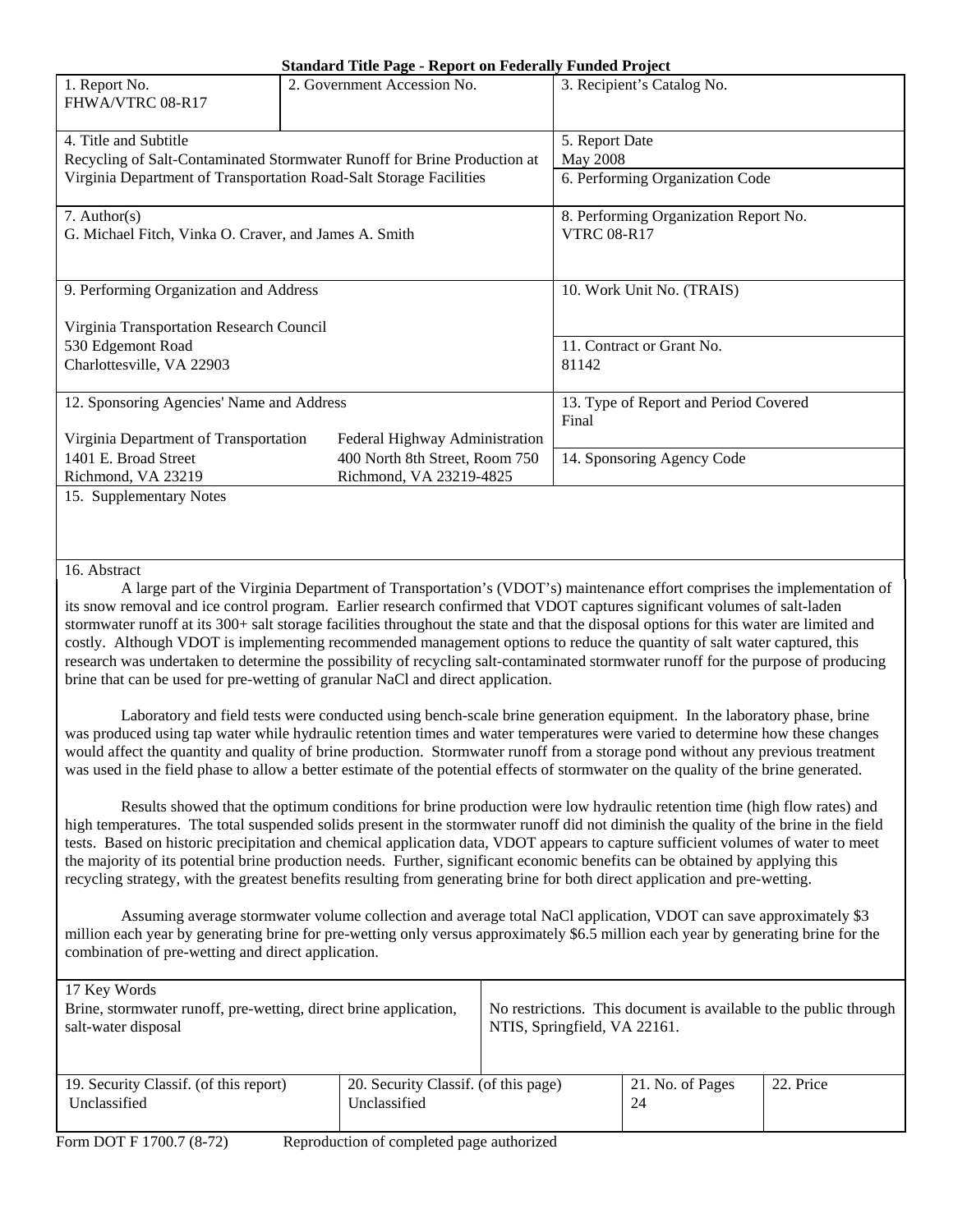### **FINAL REPORT**

# **RECYCLING OF SALT-CONTAMINATED STORMWATER RUNOFF FOR BRINE PRODUCTION AT VIRGINIA DEPARTMENT OF TRANSPORTATION ROAD-SALT STORAGE FACILITIES**

**G. Michael Fitch Associate Principal Research Scientist Virginia Transportation Research Council** 

**Vinka O. Craver, Ph.D. Research Associate Department of Civil and Environmental Engineering University of Virginia** 

**James A. Smith, Ph.D., P.E. Professor Department of Civil and Environmental Engineering University of Virginia** 

Virginia Transportation Research Council (A partnership of the Virginia Department of Transportation and the University of Virginia since 1948)

In Cooperation with the U.S. Department of Transportation Federal Highway Administration

Charlottesville, Virginia

May 2008 VTRC 08-R17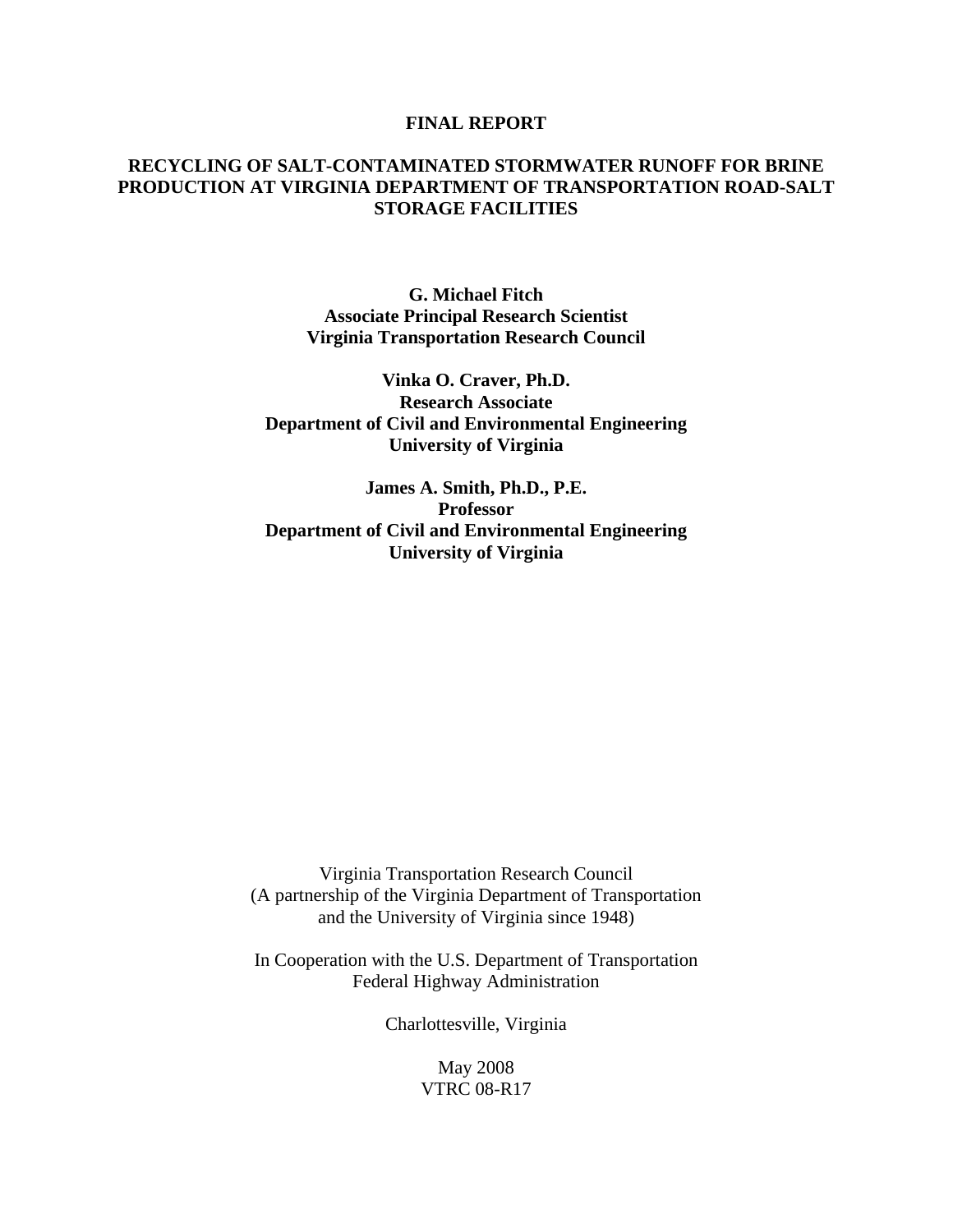## **DISCLAIMER**

The contents of this report reflect the views of the authors, who are responsible for the facts and the accuracy of the data presented herein. The contents do not necessarily reflect the official views or policies of the Virginia Department of Transportation, the Commonwealth Transportation Board, or the Federal Highway Administration. This report does not constitute a standard, specification, or regulation.

> Copyright 2008 by the Commonwealth of Virginia. All rights reserved.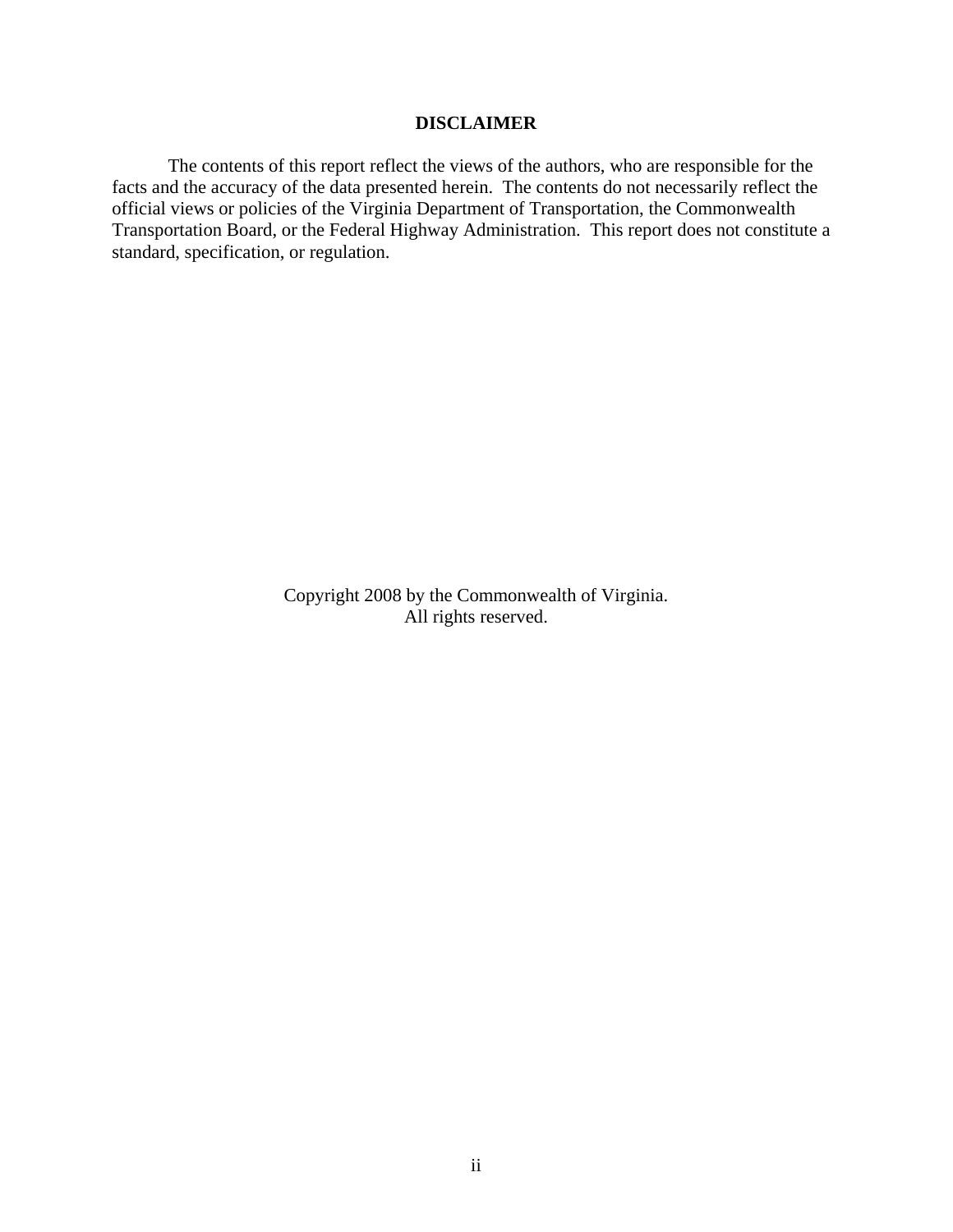### **ABSTRACT**

A large part of the Virginia Department of Transportation's (VDOT's) maintenance effort comprises the implementation of its snow removal and ice control program. Earlier research confirmed that VDOT captures significant volumes of salt-laden stormwater runoff at its 300+ salt storage facilities throughout the state and that the disposal options for this water are limited and costly. Although VDOT is implementing recommended management options to reduce the quantity of salt water captured, this research was undertaken to determine the possibility of recycling salt-contaminated stormwater runoff for the purpose of producing brine that can be used for pre-wetting of granular NaCl and direct application.

Laboratory and field tests were conducted using bench-scale brine generation equipment. In the laboratory phase, brine was produced using tap water while hydraulic retention times and water temperatures were varied to determine how these changes would affect the quantity and quality of brine production. Stormwater runoff from a storage pond without any previous treatment was used in the field phase to allow a better estimate of the potential effects of stormwater on the quality of the brine generated.

Results showed that the optimum conditions for brine production were low hydraulic retention time (high flow rates) and high temperatures. The total suspended solids present in the stormwater runoff did not diminish the quality of the brine in the field tests. Based on historic precipitation and chemical application data, VDOT appears to capture sufficient volumes of water to meet the majority of its potential brine production needs. Further, significant economic benefits can be obtained by applying this recycling strategy, with the greatest benefits resulting from generating brine for both direct application and pre-wetting.

Assuming average stormwater volume collection and average total NaCl application, VDOT can save approximately \$3 million each year by generating brine for pre-wetting only versus approximately \$6.5 million each year by generating brine for the combination of prewetting and direct application.

.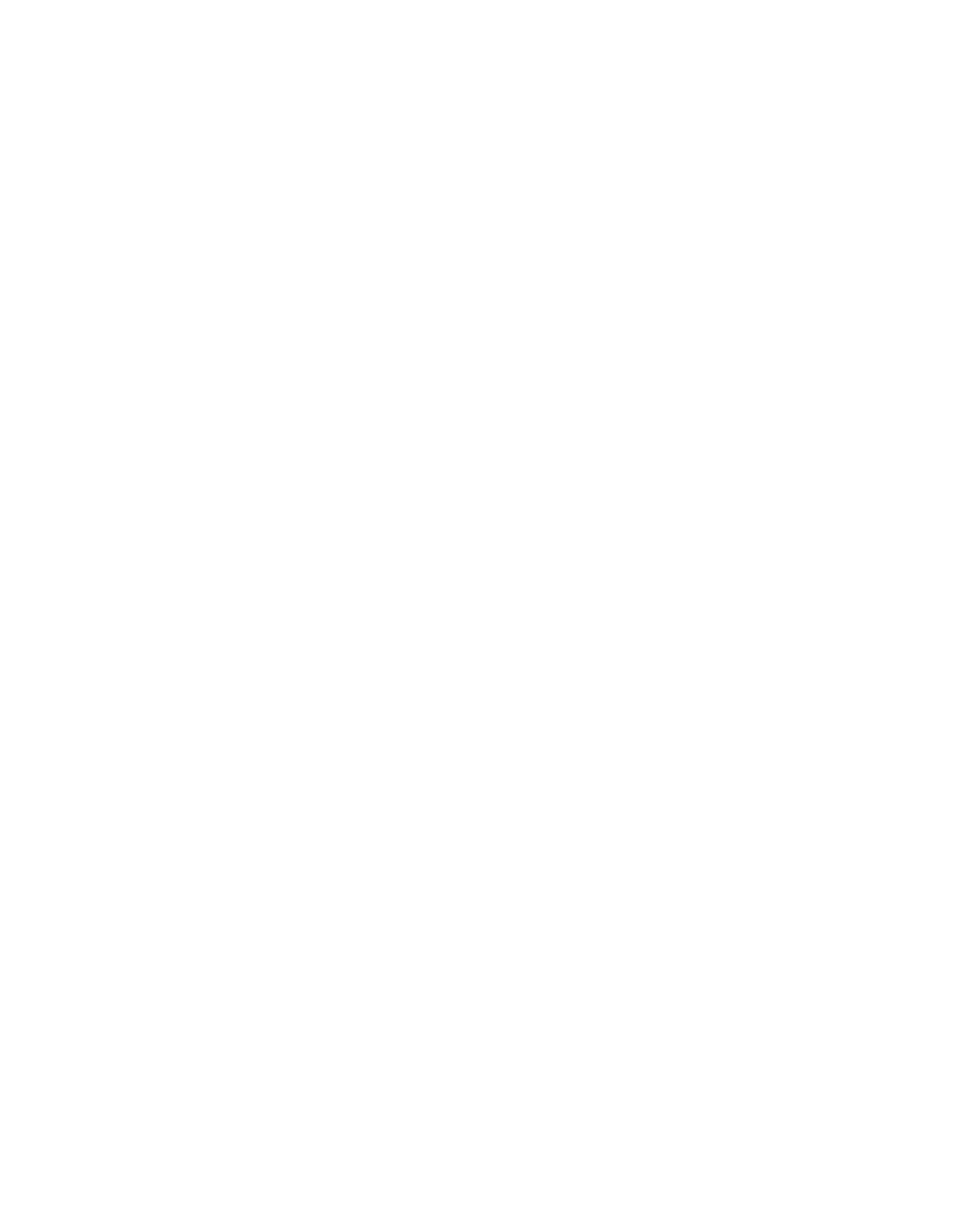#### **FINAL REPORT**

## **RECYCLING OF SALT-CONTAMINATED STORMWATER RUNOFF FOR BRINE PRODUCTION AT VIRGINIA DEPARTMENT OF TRANSPORTATION ROAD-SALT STORAGE FACILITIES**

**G. Michael Fitch Associate Principal Research Scientist Virginia Transportation Research Council** 

**Vinka O. Craver, Ph.D. Research Associate Department of Civil and Environmental Engineering University of Virginia** 

# **James A. Smith, Ph.D., P.E. Professor Department of Civil and Environmental Engineering University of Virginia**

### **INTRODUCTION**

#### **Background**

 The Virginia Department of Transportation (VDOT) is responsible for maintaining the third largest state-maintained highway system in the United States. A significant part of this maintenance effort comprises the implementation of VDOT's snow removal and ice control program. VDOT currently stores more than 350,000 tons of NaCl distributed among approximately 300 storage facilities located throughout the state. In addition to the buildings used to stockpile the chemicals, most of the storage facilities have an adjacent impermeable pad that serves as a loading area for trucks and a stormwater storage pond or collection basin. The pad is designed to contain any chemicals that may be spilled during the loading process; the runoff from this area is directed to and stored in the nearby stormwater pond. The pond itself is designed to be impermeable to prevent infiltration of the water containing varying concentrations of anti-icing chemicals.

 Evaporation rates for the ponded water are low compared to the volume of water collected (Fitch et al., 2004, 2005), and allowing the stormwater ponds containing salt water to overtop and infiltrate has obvious adverse environmental implications, ranging from salt stress on surrounding vegetation to potential groundwater contamination. As a consequence, VDOT has been forced to dispose of the salt water by one of three methods: (1) connecting directly to a publicly owned treatment works (POTW) system, (2) hiring a contractor to pump and remove the salt-laden water, or (3) applying the salt water to gravel roads. Each option has significant shortcomings. With regard to the first option, POTW systems (especially the smaller capacity facilities) are becoming increasingly averse to accepting salt water because their systems are not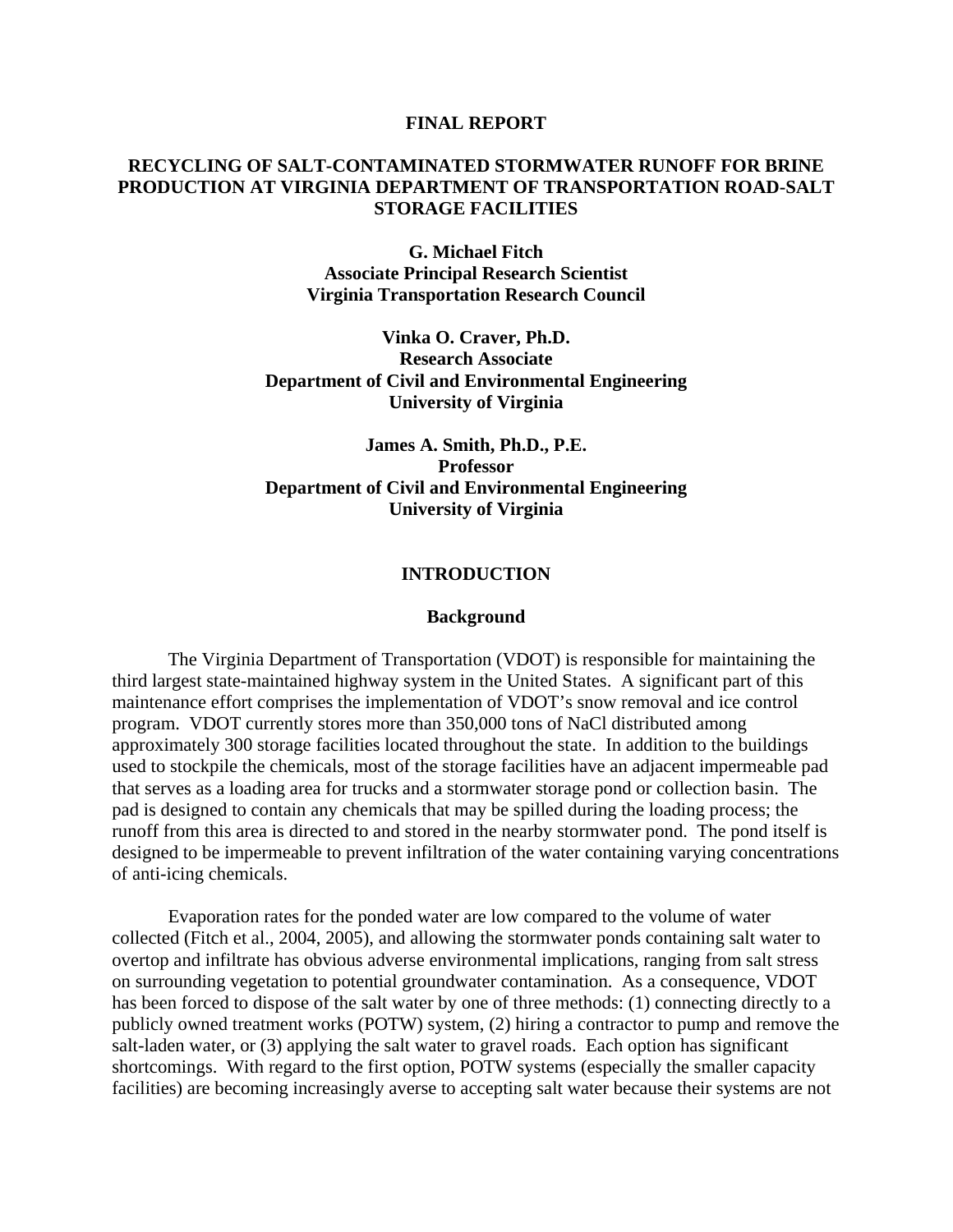designed to remove salt and large influxes of NaCl can disrupt the sensitive chemical and biological reactions that make these facilities effective at removing more typical wastes. The second option is expensive and ultimately still results in the water being disposed of at a POTW. The third option is becoming less feasible as more of VDOT's gravel roads are paved each year.

### **Previous Research**

To address the problem of salt water collection and disposal, researchers at the Virginia Transportation Research Council (VTRC) and the University of Virginia undertook a study to define more fully the extent of VDOT's salt water collection, recommend ways of reducing the volumes collected, and identify potential methods of water treatment (Fitch et al., 2004). During January, February, and March of 2004, water samples from 45 detention-pond facilities in Virginia (5 facilities in each of the state's nine transportation districts) were collected and analyzed to quantify chloride-ion concentration, total suspended solids (TSS), and oil and grease. In addition, salt-loading pad areas and pond volumes and surface areas were quantified.

The study (Fitch et al., 2004) found that chloride concentrations were considerably greater than those specified in state and federal regulatory guidelines, with concentrations routinely exceeding 1,600 mg/L (2,636 mg/L NaCl). Average concentrations of TSS and oil and grease were 20 mg/L and 9.5 mg/L, respectively. Using historic rainfall and evaporation rate data (Southeast Regional Climate Center, 2004) from 1965 through 2003 and measured impervious pad and pond areas, the quantity of stormwater collected from the loading pads and ponds during the driest, wettest, and an average rainfall year was determined. Approximately 60 MG of contaminated runoff water is generated statewide in an average rainfall year. If only the runoff generated during the 5-month winter maintenance season is considered, the volume of salt-contaminated runoff produced in an average rainfall year is about 30 MG.

Statewide, VDOT was found to pay an average cost of \$0.13/gal to dispose of the saltcontaminated runoff. For an average rainfall year, this translates into a total annual disposal cost of approximately \$7.8 million. This estimate assumes that all the runoff (after accounting for evaporation losses) is treated, which does not always occur. Because of the high disposal cost per gallon and the extremely large volumes of water VDOT was capturing, the researchers recommended that VDOT consider reducing the size of the loading pads where possible to reduce the volume of water captured as runoff. They also recommended that VDOT install diversion valves in the pipes leading from the drains on the loading pads to the stormwater ponds (Fitch et al., 2004, 2005). This would enable facility managers to divert water that runs off the loading pads when no salt is present. At a minimum, this would allow for the diversion of runoff from April through October, again significantly reducing the volume of water captured in the ponds.

Even with pad size reduction and the use of diversion valves, it was recognized that VDOT would still capture large volumes of water that would require disposal or treatment. Therefore, in addition to the characterization of the water captured at VDOT sites, the earlier research included an evaluation of three treatment alternatives: ion exchange, electrodialysis, and reverse osmosis (RO). The assessment was based on the findings concerning the quantity and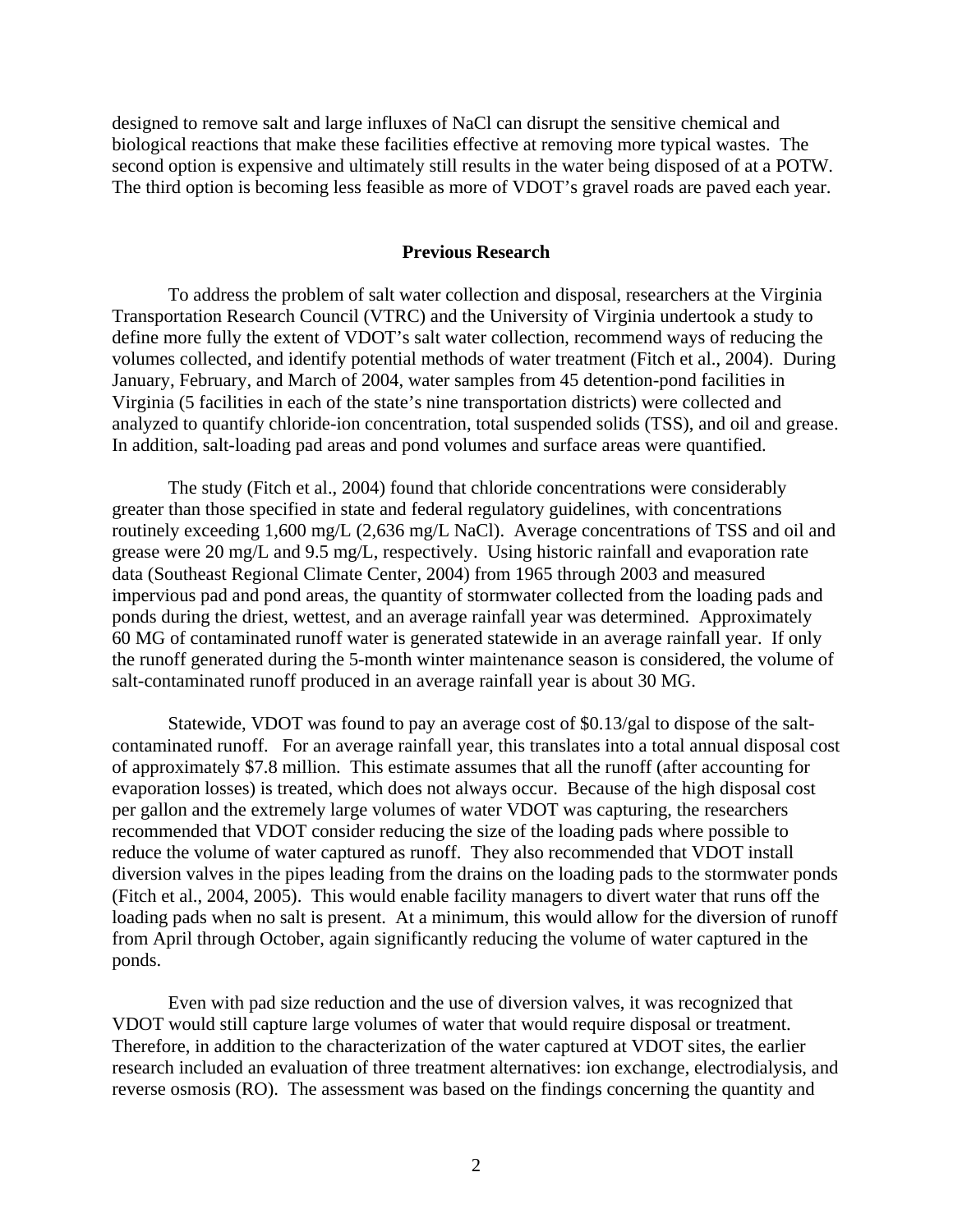quality of the water captured at VDOT's sites. Using this information and an assumed target chloride concentration of 250 mg/L (411 mg/L NaCl), it was determined that RO was the only technology that was potentially feasible for use (Fitch et al., 2004, 2005).

*RO* refers to the process wherein water containing one or more solutes is forced through a membrane that allows the water but not the dissolved solute(s) to pass. RO systems do not require caustic or acid solutions for membrane regeneration, but they do require occasional cleaning and eventual membrane replacement. RO can achieve 90% to 98% removal of dissolved solids. In theory, this removal rate is satisfactory to treat the runoff water to a chloride concentration lower than 250 mg/L, which is the U.S. Environmental Protection Agency's National Secondary Drinking Water Regulation maximum level (*Code of Federal Regulations,* 2002).

RO has been used extensively for the treatment of water in a variety of settings including the pharmaceutical, semiconductor, power generation, pulp and paper, and chemical and petrochemical industries. The U.S. Bureau of Reclamation has even proposed using RO to treat a portion of the irrigation runoff captured within the San Joaquin Valley (Landers, 2003). Despite this wide variety of uses, almost no documentation exists regarding the use of RO to treat stormwater runoff and, more specifically, runoff water containing high levels of NaCl.

Although RO appeared promising, many issues about its applicability needed to be identified before VDOT could incur the capital costs required to use it as a means of treating salt water on a large scale. To test further the practicality of using RO for the treatment of VDOT's waste salt water, a pilot study was initiated in the fall of 2004. A single, 2000 GPD RO system built by Clean Water Products was tested in the laboratory and in the field. The system used a  $\frac{3}{4}$ horsepower pump to push water through a 4-in by 40-in RO membrane at 160 psi. The concentrations of NaCl in the water treated ranged from 500 mg/L to 24,000 mg/L. Upon completion of the pilot, the researchers concluded that although Cl values under 20 mg/L could be achieved, because of the wide variability in NaCl concentrations in VDOT's ponds, Cl values above 25 mg/L could be expected. In addition, the volume reduction resulting from the RO unit tested resulted in only a 50% reduction in waste water volume. A third shortcoming identified was that pre-filtering was necessary because of the high turbidity levels found in most ponds. This additional pre-filtering step significantly reduced the volume of water that could be treated by the system in a given time period. All of these factors combined resulted in the conclusion that RO was not a feasible means by which VDOT could treat its waste salt water (Fitch et al., 2006).

 As a consequence, with no feasible treatment alternative identified, VDOT is still in search of an environmentally appropriate and economically feasible means of managing significant volumes of salt water captured at its maintenance facilities each year. VDOT currently uses chloride solutions  $(CaCl<sub>2</sub>, MgCl<sub>2</sub>, or NaCl)$  to pre-wet dry granular NaCl prior to its application. In addition, VDOT uses salt brine solution on a limited basis for direct liquid application as part of its anti-icing program (Roosevelt, 1997, unpublished data, 2008). If some fraction of the stormwater that is currently collected and disposed of as waste could be used in the making of brine solution for the purposes of pre-wetting and direct application, potentially significant volumes of water would no longer require either treatment or disposal.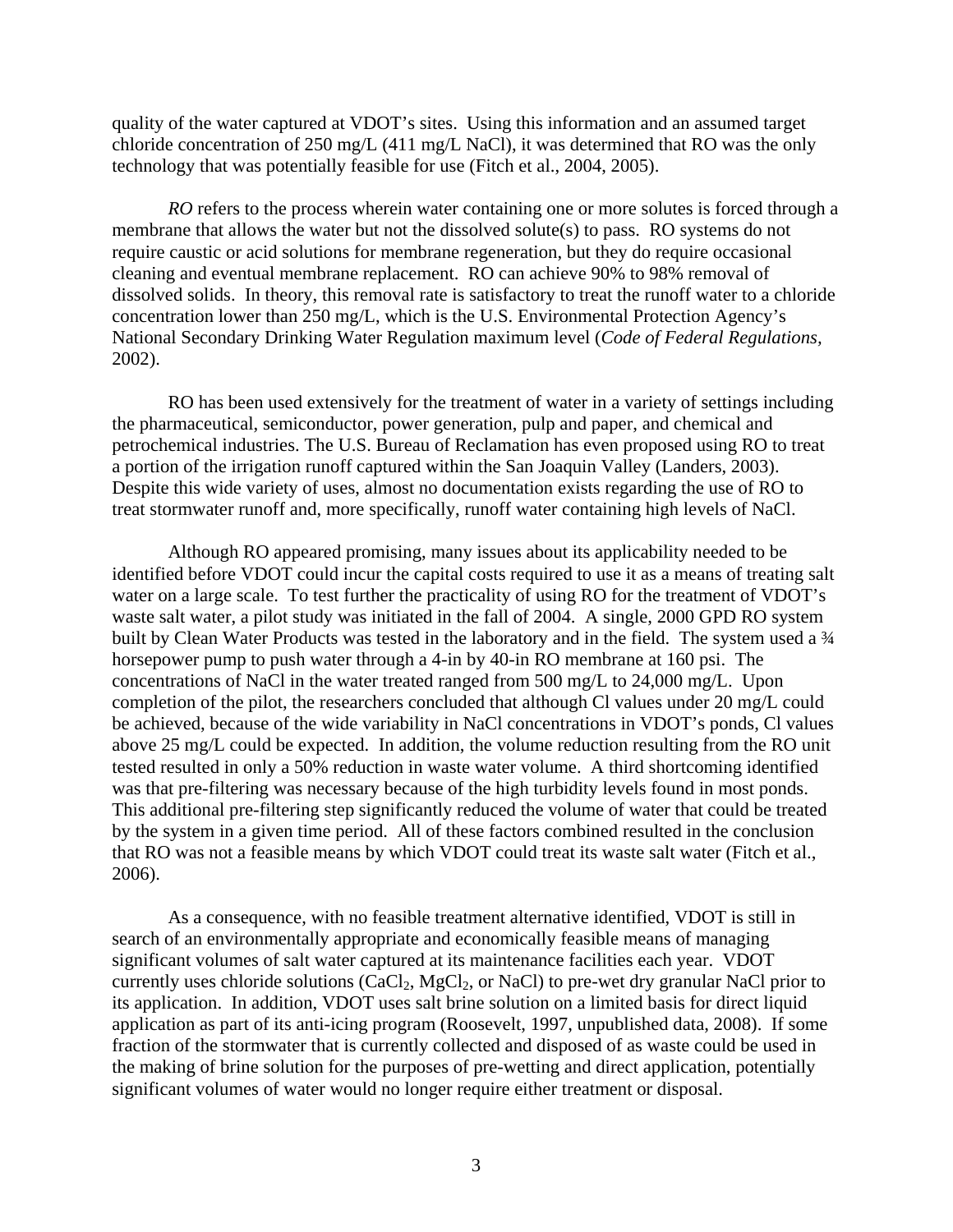### **PURPOSE AND SCOPE**

The purpose of this study was to investigate the reuse of the salt-contaminated stormwater runoff at VDOT road-salt storage facilities as a water source for on-site brine production. Since the use of captured stormwater would likely introduce large variations in water temperature and turbidity levels during the brine making process, a better understanding of the potential effects of these changes was deemed important. More specifically, the research effort was designed to ensure that using stormwater for brine generation (1) would not have a significant effect on the quantity of brine that could be produced, (2) would not compromise the quality of the brine, (3) would not damage the brine production systems and application equipment, and (4) would be an economically feasible alternative to current disposal options.

The feasibility of this approach was quantified through bench-scale experiments in the laboratory using synthetic water samples and pond water samples collected from the field. A field test was conducted at one VDOT area headquarters (AHQ).

#### **METHODS**

 To achieve the study objectives, the study team undertook three primary tasks: (1) laboratory testing of a bench-scale brine generation unit, (2) field testing of the unit, and (3) a benefit-cost (B/C) analysis of recycling stormwater runoff for brine generation.

### **Laboratory Testing**

An 0.07-m<sup>3</sup> brine generation unit was built as a 1:100 scale of the ABS-1500 automatic brine generation system manufactured by GVM, Inc. A full-scale system is currently being used in a pilot study investigating on-site brine production at VDOT's Prince George AHQ (Petersburg Residency). The system consists of a rectangular (32 cm height, 80 cm width, and 28 cm depth) receptacle where the dry salt is deposited. At the bottom of the tank, two perforated polyvinyl chloride (PVC) pipes introduce the tap water from the bottom of the tank; water flows upward through the salt bed, and salt is dissolved into the water (see Figure 1, *top*). The system uses an  $0.2 \text{ m}^3$  feed tank and a peristaltic pump to force tap water up through the dry salt bed.

 A set of experiments was designed to determine the optimum hydraulic characteristics of the brine generation system and the quantity and quality of effluent from the process for influent solutions that mimic or replicate the salt-contaminated pond water. For each experiment,  $62 \pm 2$ kg of road salt from a VDOT storage facility was used. A total of three experiments at two temperatures were conducted to obtain a minimum of  $0.05 \text{ m}^3$  of brine (Table 1 shows the experimental conditions) using tap water as a feed solution. Salt concentrations were measured every 5 to 10 min using a saltmeter. The flow rate, height of the salt bed, and turbidity were measured every 5 to 10 min.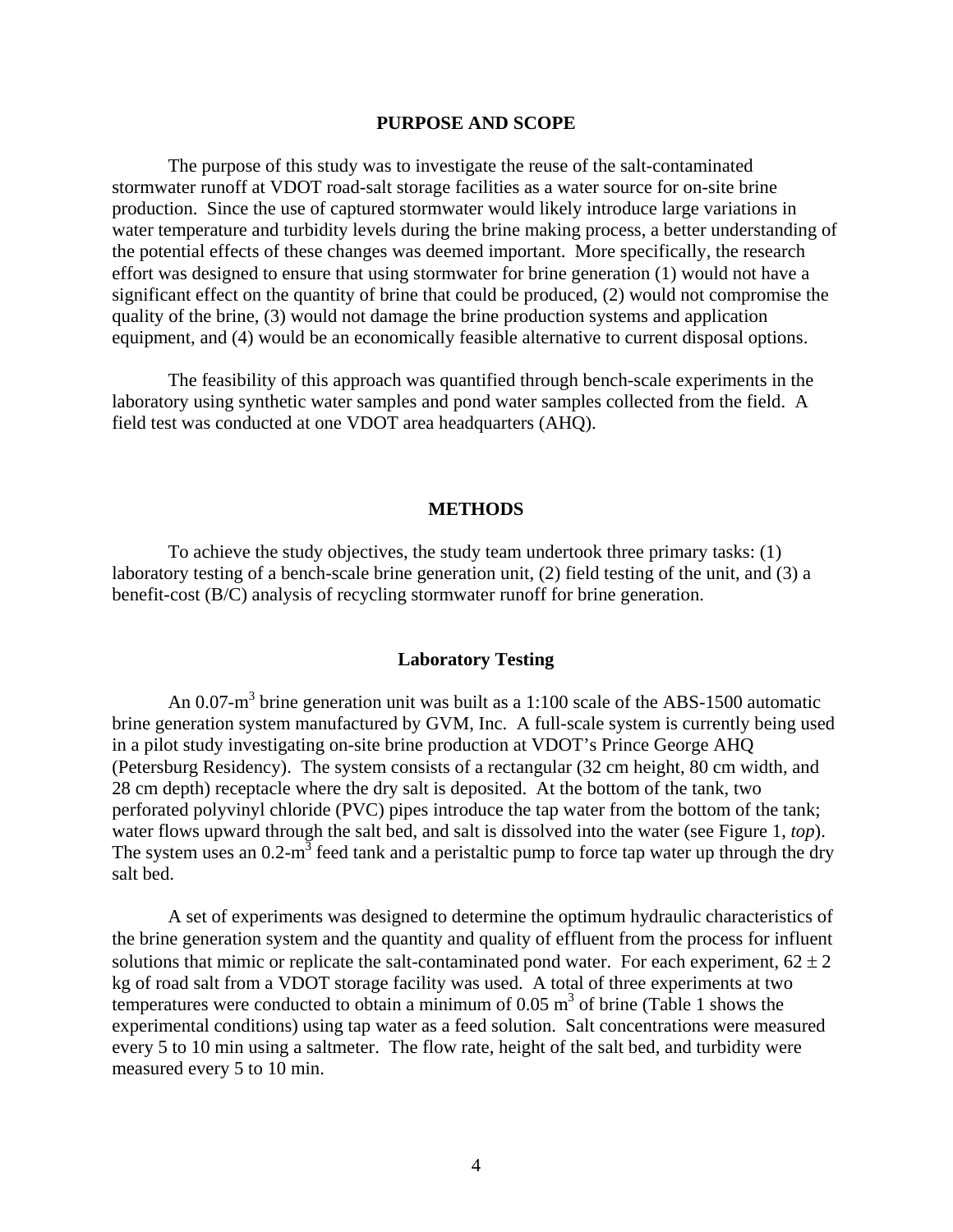

**Figure 1. Setups for Laboratory Experiments** *(top)* **and Field Experiments** *(bottom)* **with Brine Generation Systems** 

| Location   | <b>Water Temperature</b> | <b>Hydraulic Retention Time (min)</b> |  |
|------------|--------------------------|---------------------------------------|--|
| Laboratory | 18 °C                    | 17.9                                  |  |
|            |                          | 25.6                                  |  |
|            |                          | 45.0                                  |  |
|            | $5^{\circ}C$             | 21.6                                  |  |
|            |                          | 25.2                                  |  |
|            |                          | 37.0                                  |  |
| Field      | $25^{\circ}C$            | 31.8                                  |  |
|            |                          | 132.0                                 |  |

**Table 1. Operational Conditions Used for Brine Generation**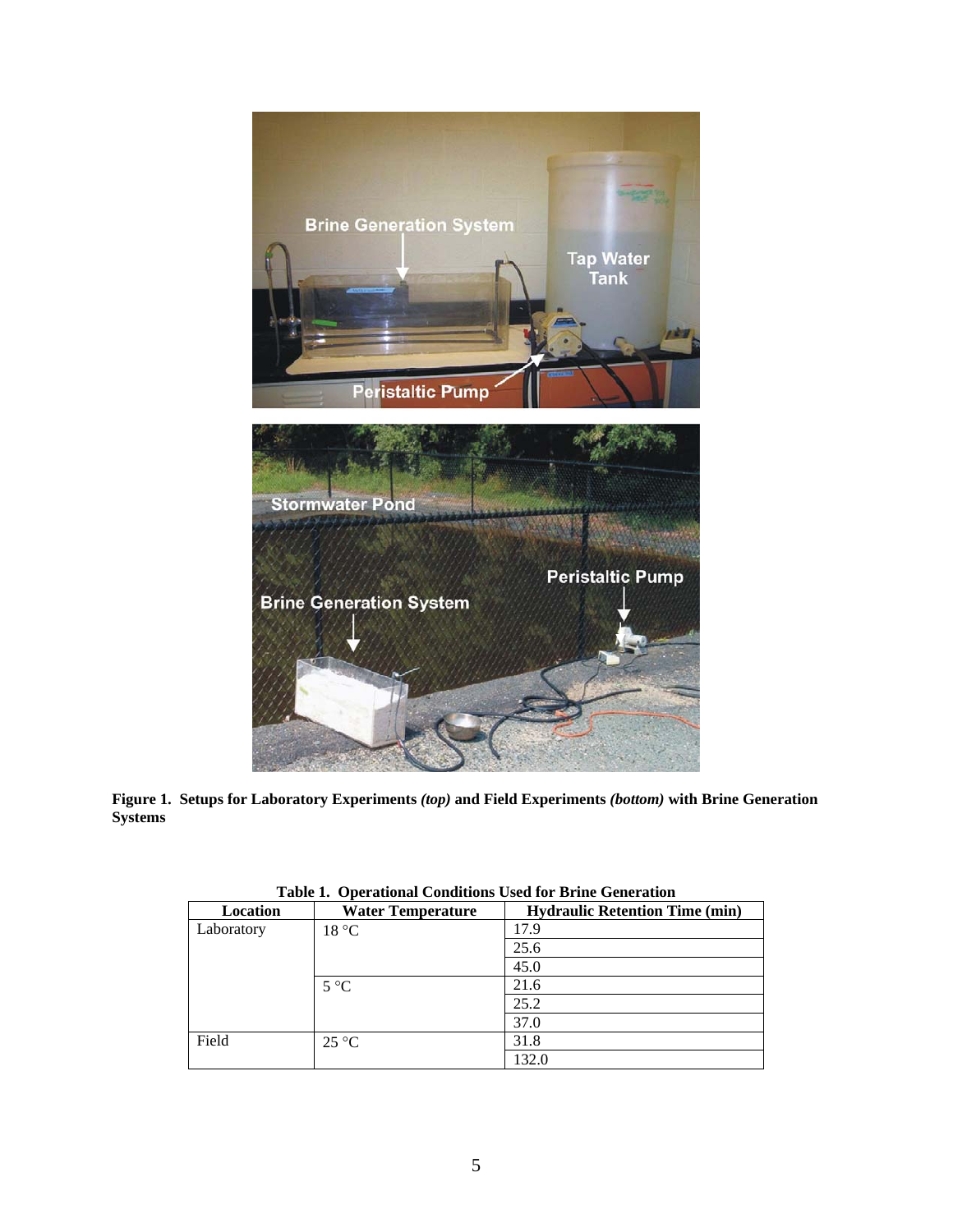### **Field Testing**

Presently, two VDOT maintenance facilities (Hanging Rock AHQ in the Salem Residency and Prince George AHQ in the Petersburg Residency) have invested in brine production equipment and have the capability to produce brine on site using municipal drinking water sources. These sites would have been logical choices for testing the effects of stormwater for brine production: however, because they do not have stormwater collection ponds, this was not feasible. Instead, the Boyd's Tavern AHQ (Charlottesville Residency) was chosen as the site for the field experiments because of its proximity to VTRC.

The field test was conducted using the same brine generation system used in the laboratory (see Figure 1, *bottom*). The Boyd's Tavern facility has a stormwater collection pond with a storage capacity of approximately 30,000 gal. Water quality analysis performed on site revealed a NaCl concentration of 110 mg/L (0.01%) and a turbidity level of 4.24 NTU.

 The brine generation system was filled with approximately 62 kg of road salt collected from the salt-storage dome on site. Instead of feeding the unit with tap water, water was withdrawn from the stormwater pond using a Masterflex peristaltic pump. The influent was pumped through a coarse screen filter (mesh size 80) to remove large particles and other debris before being introduced to the brine generation system. Two operational conditions were tested (see Table 1). The brine produced was pumped back to the stormwater pond. Samples of the brine generated were collected every 5 and 15 min for the 31.8- and 132-min experiments, respectively. The samples were analyzed on site for salt content and turbidity.

#### **Benefit/Cost Analysis**

A B/C analysis of recycling stormwater runoff for brine generation was conducted assuming two methodologies for brine application (pre-wetting of dry sodium chloride and direct application of brine in conjunction with pre-wetting), different volumes of stormwater runoff potentially captured (i.e., accumulated statewide), different quantities of road salt applied during the winter season, and two disposal costs per gallon of runoff. This resulted in a total of 72 hypothetical scenarios for which benefits were calculated.

 The values for maximum, average, and minimum volumes of stormwater runoff accumulated statewide were obtained from a previous study (Fitch et al., 2004) and are shown in Table 2. These values represent the estimated annual and winter runoff volumes collected in the stormwater ponds at VDOT's maintenance sites based on 38 years of rainfall data (Southeast Regional Climate Center, 2004) collected at 27 stations statewide and 30 years of evaporation data (Virginia State Climatology Office, 2001) from five regional stations.

| таріс 2. Анниагани утніст ттеаспісні у опшися |                           |                    |  |  |
|-----------------------------------------------|---------------------------|--------------------|--|--|
| <b>Value</b>                                  | <b>Annual Volume (MG)</b> | Winter Volume (MG) |  |  |
| Minimum                                       | 35                        |                    |  |  |
| Average                                       | 59                        |                    |  |  |
| Maximum                                       | 88                        | 36                 |  |  |

|  | Table 2. Annual and Winter Treatment Volumes |  |
|--|----------------------------------------------|--|
|  |                                              |  |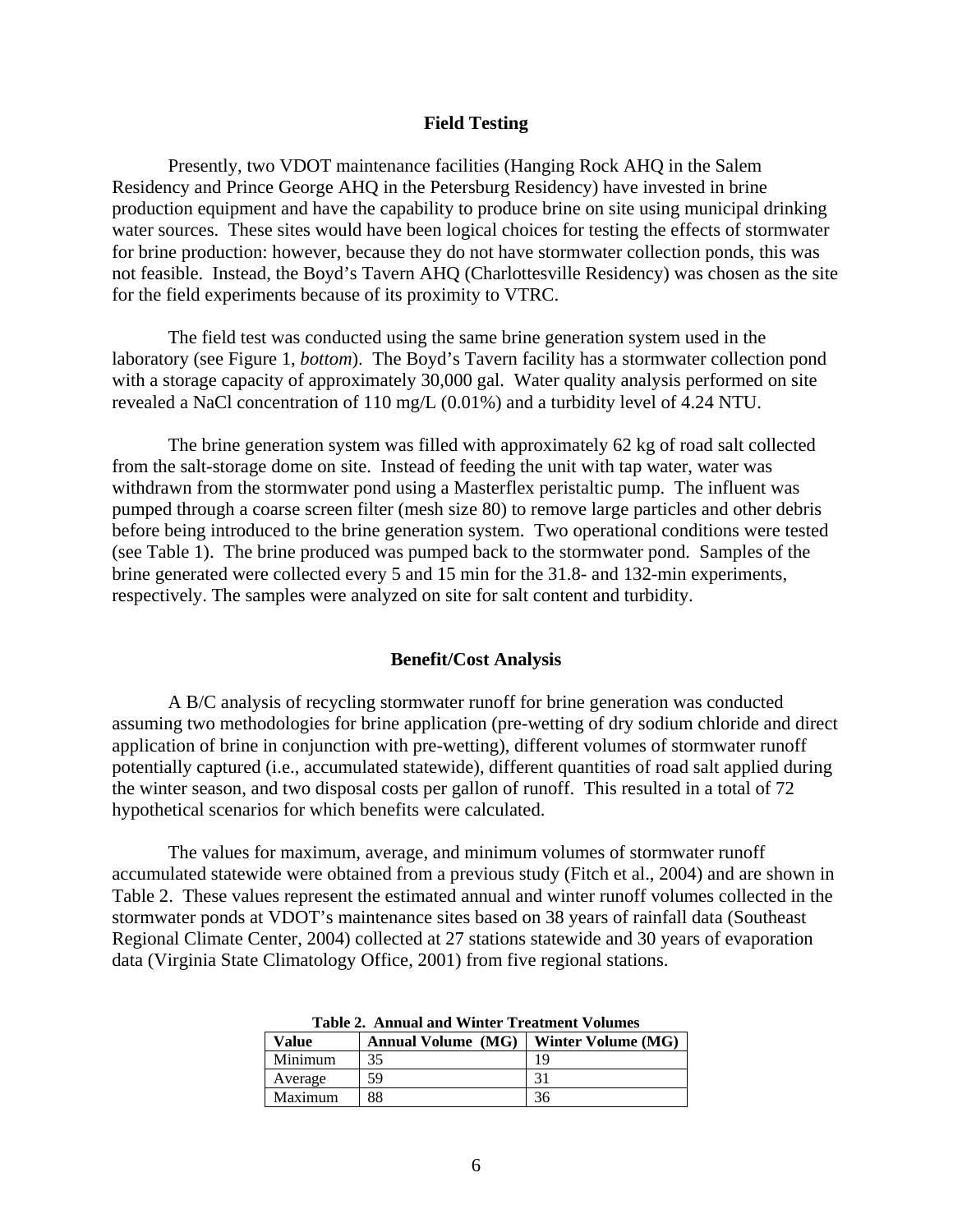Table 3 shows the quantity of road salt purchased by VDOT from 2000 through 2005. For the purposes of the B/C analysis, the maximum, average, and minimum amounts from this 5-year period were used.

Table 4 shows the estimated costs of the brine generation unit and additional accessories required for a maintenance facility that would apply brine. These values were conservatively approximated based on equipment costs found in other anti-icing and department of transportation (DOT) synthesis studies (Alleman et al., 2004; O'Keefe and Shi, 2005). Currently, the majority of VDOT's salt spreader trucks have pre-wetting equipment (in the form of saddle tanks) to apply  $CaCl<sub>2</sub>$  or  $MgCl<sub>2</sub>$  solutions. It was assumed that this equipment would be sufficient for pre-wetting with salt brine. For this analysis, it was also assumed that one brine generation unit would be purchased for 300 VDOT maintenance facilities. (In all likelihood, VDOT would not need to purchase the full complement of equipment for each facility as some locations would be able to share equipment and other facilities may not be used in the future because of privatization of maintenance tasks.) In addition to the capital costs, the annual operational costs were estimated to be 1% of the total capital investment.

The volumes of stormwater runoff potentially used for brine generation were estimated depending on the method of application. For the pre-wetting method, a rate of 15 gal/ton of road salt was assumed based on a range of 8 to 30 gal/ton, as found in the literature (Alleman et al., 2004; Ketcham et al., 1996; Wisconsin DOT, 2005). Based on the historical granular NaCl usage values for VDOT (as taken from Table 3), it was assumed that 20% of this volume would be applied as brine using direct application. It was then assumed that the remaining 80% of granular salt applied would be pre-wet with a brine solution. Although this 20% direct brine application to 80% dry NaCl application ratio is purely hypothetical, it does fall within the ranges reported by other DOTs currently using brine for anti-icing (O'Keefe and Shi, 2005) and should be conservative for Virginia given that direct brine application is normally considered a good strategy when pavement temperatures are above 20°F (Blackburn et al., 2004). In all calculations, to obtain a brine solution at its eutectic point (23.3%), 0.44 gal of water was used to dissolve each pound of road salt.

| Year    | <b>Tons</b>       |
|---------|-------------------|
| 2000-01 | 346,979           |
| 2001-02 | 138,706 (minimum) |
| 2002-03 | 519,084 (maximum) |
| 2003-04 | 341,021           |
| 2004-05 | 313,786           |
| Average | 331,975           |

**Table 3. Road Salt Purchased by VDOT Over Recent 5-year Period** 

**Table 4. Initial per Site Capital Investment for Pre-Wetting and Direct Application of Brine** 

| Equipment                | <b>Direct Application</b> | <b>Pre-wetting</b> |
|--------------------------|---------------------------|--------------------|
| Brine generation unit    | \$10,000                  | \$10,000           |
| Storage tank (5,000 gal) | \$3,500                   | \$3,500            |
| Single line spreader     | \$12,700                  |                    |
| Total                    | \$26,200                  | \$13,500           |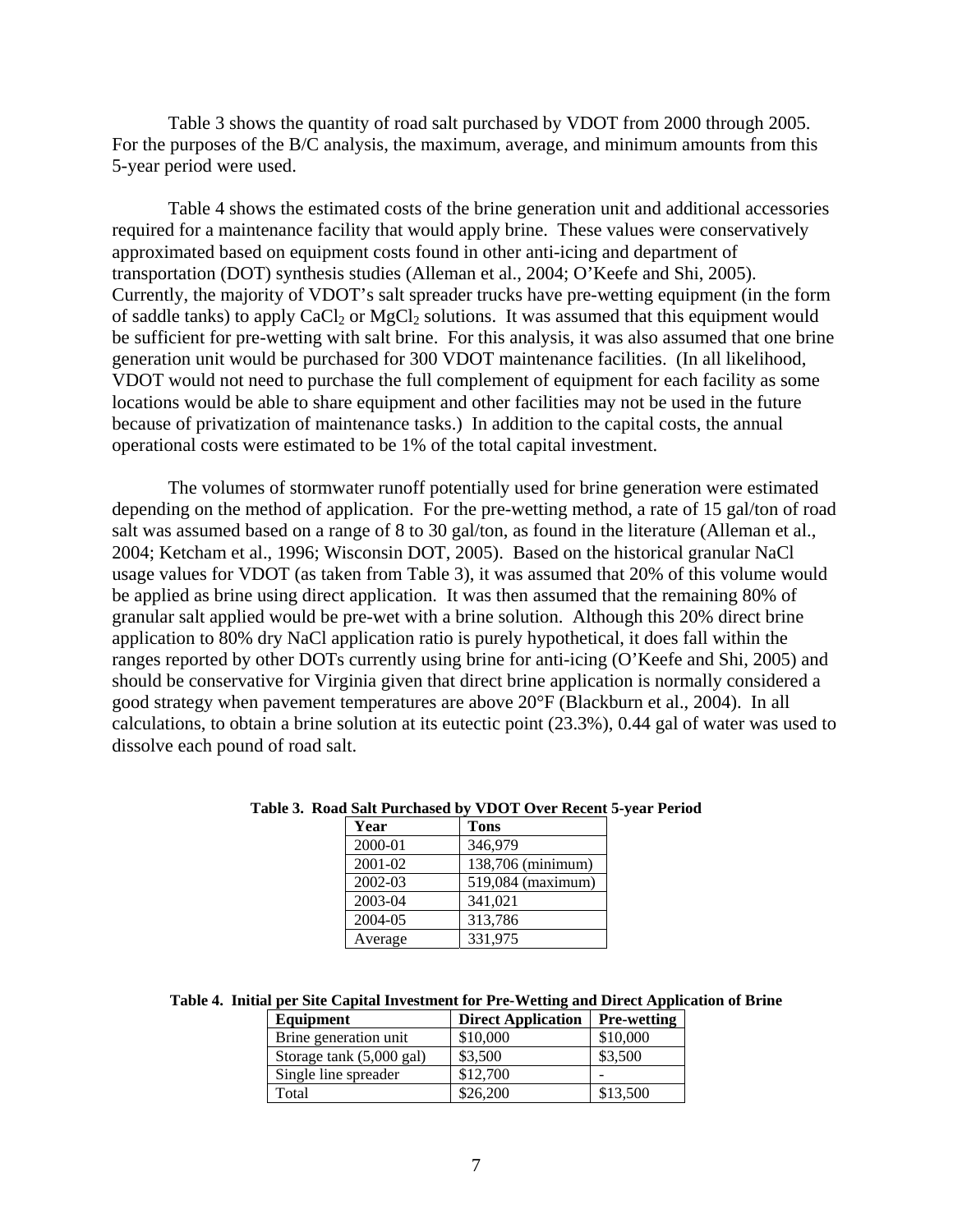A statewide average value of \$0.13/gal was used as the first disposal cost of salt water based on the findings of earlier research (Fitch et al., 2004).Because a second disposal cost of \$0.55/gal was recently incurred at the Prince George maintenance facility, it is included here as an example of possible variance in local disposal costs from the statewide average previously determined.

The annual benefits were calculated as the difference between the costs of disposal of the total annual volume of stormwater runoff accumulated and disposal of the volume remaining after the brine production (water not used for brine generation would still need disposal at cost), plus the savings resulting from the use of the NaCl brine solution instead of  $CaCl<sub>2</sub>$  or MgCl<sub>2</sub> as the pre-wetting solution. For this analysis, a cost of  $$0.50/gal$  for the CaCl<sub>2</sub> and MgCl<sub>2</sub> solutions was assumed although the cost of these chemicals can be much higher (O'Keefe and Shi, 2005). Put another way, the annual benefits can be calculated as forgone costs with the following equation:

$$
AB = (volume_{DA} \times dc) + [volume_{PW} \times (dc + cc)]
$$

where *AB* is annual benefit (\$), *volume*<sub>DA</sub> is annual direct application volume (gal), *dc* is disposal cost (\$0.13/gal), *volume<sub>PW</sub>* is annual pre-wetting volume (gal), and *cc* is the cost of other prewetting chemicals (\$0.50/gal). Operating costs were assumed to be negligible.

 Each of the 72 scenarios was evaluated for the number of years required for forgone costs to offset exactly the initial investment in brine generation equipment (i.e., the number of years required to obtain a net present value [NPV] of zero). NPV was calculated as follows:

$$
NPV = I + AB \frac{(1+i)^n - 1}{i(1+i)^n}
$$

where *I* is initial investment (\$),  $AB$  is annual benefit (\$), and *i* is the discount rate (%). The discount rate assumed for this analysis was 5%.

### **RESULTS AND DISCUSSION**

#### **Laboratory Experiments**

#### **Hydraulic Retention Time and Water Temperature**

Hydraulic retention time (HRT) and temperature are two key parameters for efficient brine generation in terms of the quality of the brine produced and production costs. The HRTs were selected to represent different operational conditions that might be used on site for brine preparation. The lowest HRT tested was just under 18 minutes and was based on the average flow rate and holding capacity of the ABS-1500 system previously described. This HRT for the full-scale equipment corresponds to a flow rate of about  $22 \text{ m}^3/\text{h}$ . Because some maintenance facilities may not be able to obtain such high flow rates, higher HRTs (which correspond to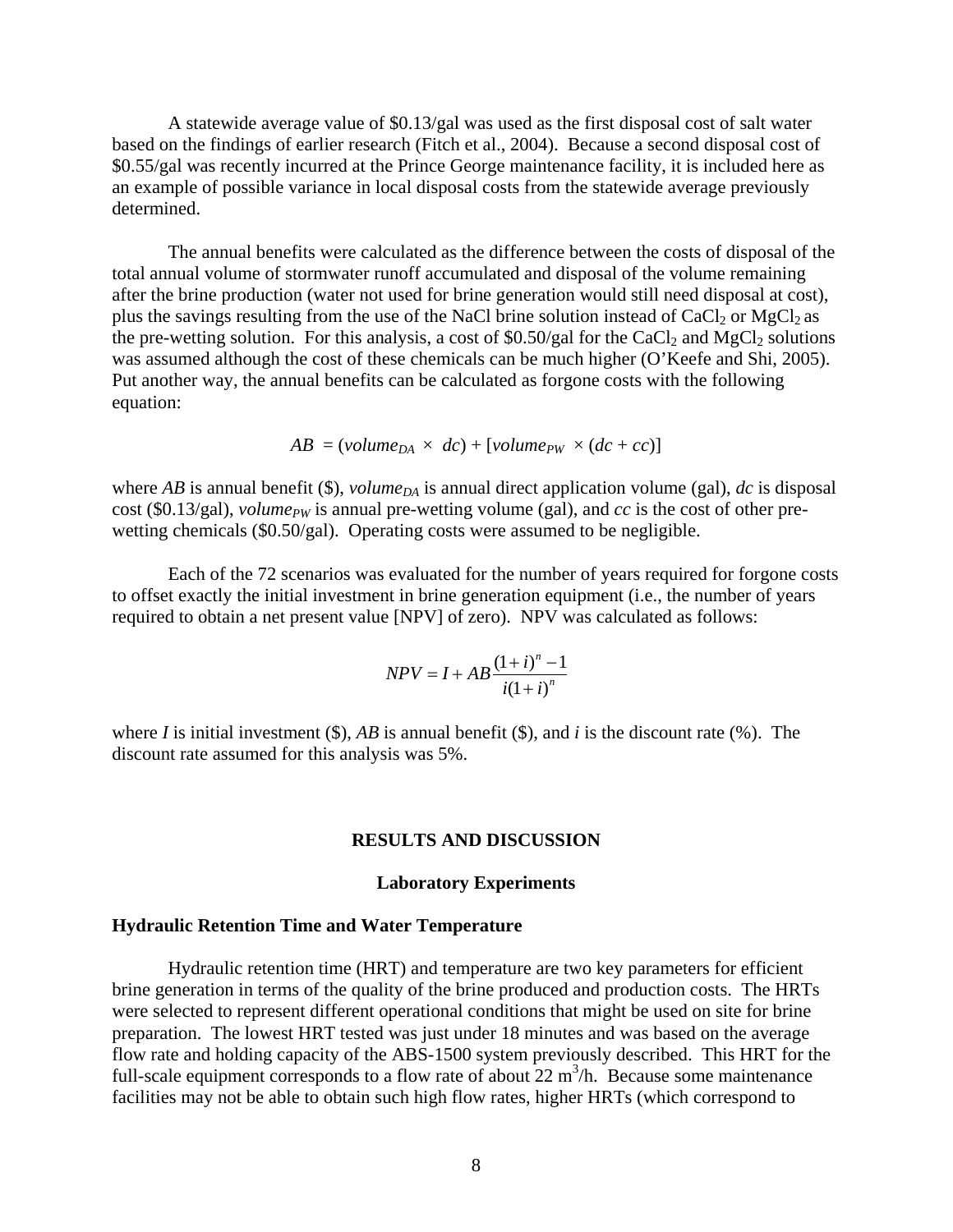lower flow rates) were tested. Water temperatures between 18°C and 5°C were selected to simulate fall and winter water temperature conditions that could be expected in the stormwater ponds (as compared to the average temperature of 12°C for groundwater).

During the laboratory phase of the study, salt concentration was determined every 3 to 10 min, depending on the HRT applied. Because the effluent was discharged directly to the sewage system, a mathematical expression was used to determine the percentage of NaCl (based on mass) that would be produced in the brine if it was collected in a completely mixed storage tank:

$$
Accumulative salt percentage (\%) = \frac{\left[ \sum_{i=1}^{n} (c_{i+1} - c_i) \cdot (t_{i+1} - t_i) \cdot F \cdot 0.5 + c_{i+1} \cdot (t_{i+1} - t_i) \cdot F \right]}{\left[ \sum_{i=1}^{n} (c_{i+1} - c_i) \cdot (t_{i+1} - t_i) \cdot F \cdot 0.5 + c_{i+1} \cdot (t_{i+1} - t_i) \cdot F \right] + F \cdot t_{i+1} \cdot \rho_w} \cdot 100
$$

where  $c_i$  and  $c_{i+1}$  (kg/L) are the salt concentrations in the effluent of the brine generation unit measured at times  $t_i$  and  $t_{i+1}$  (min), respectively;  $F(L/min)$  is the flow rate applied; and  $\rho_w$  is the water density (kg/L) at the temperature of the experiment.

Figure 2 shows the percentage of salt in the brine produced at different hydraulic retention times and two temperatures. At both temperatures, the brine production, in terms of volume, decreased with the increase in the HRT.

Low water temperatures had a negative effect on brine production. At  $5^{\circ}C$ , the brine produced did not reach 23.3% salt at any of the HRTs. Decreasing temperature reduced the salt solubility, and the rate of dissolution decreased.

HRT and temperature also had an effect on the height of the salt in the tank as a function of time. Figure 3 shows the height of the bed of salt versus time for the different operational conditions tested. Temperature changes seemed to have a stronger effect on the amount of salt dissolved than did variation of the HRT. With two similar HRTs, 83% of the salt was dissolved after 60 min at 18˚C and only 70% of the salt was dissolved at 5˚C in the same time period. Many of the salt crystals did not dissolve, even after 300 min of operation, and they remained as a residue at the bottom of the tank. Most of these undissolved crystals were relatively large; smaller salt crystals will likely promote higher specific surface areas and higher mass transfer (dissolution) rates.

### **Turbidity**

Turbidity was one of the major concerns with using stormwater for the creation of brine, stemming from the findings of the RO study previously conducted (Fitch et al., 2006). The investigators concluded that the high turbidity levels were the cause of the microfiltration unit clogging and ultimately restricting the throughput available for filtration by the RO filter. There was concern that these same turbidity values would (1) hinder the production of brine, (2) potentially damage the brine generation equipment, or (3) clog the brine application equipment. Figure 4 shows the turbidity values for effluent samples at each set of operating conditions. The effluent turbidity decreased rapidly from 2,000 NTU to 500 NTU after 10 min of operation in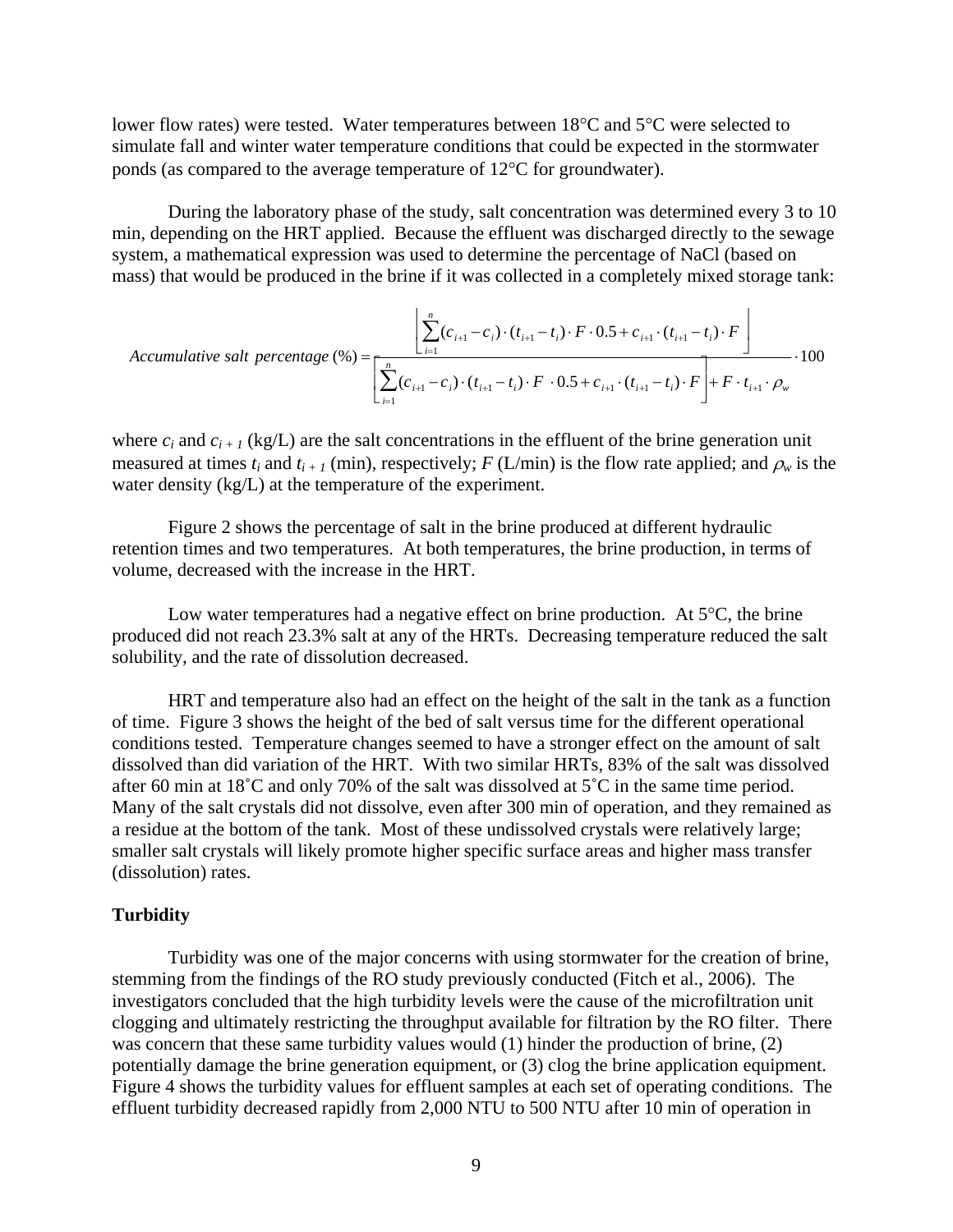

**Figure 2. Percentages of Salt in Brine and Volume Produced as Function of Hydraulic Retention Time (HRT) and Temperature at 18**°**C** *(top)* **and 5**°**C** *(bottom).* **The** *horizontal dashed line* **represents desired effluent salt percentage (23.3%).** 

every experimental condition tested. The turbidity values at the end of every experimental period were lower than 100 NTU. The high turbidity detected in the brine for each experiment originated from the high concentration of TSS in the road salt and would therefore be present regardless of the TSS from the source water. This finding was somewhat surprising but helped alleviate initial concerns that the turbidity of the stormwater runoff would hinder the brine generation process or damage the equipment since it was found in the earlier characterization study (Fitch et al., 2004) that the statewide average for TSS for water in the stormwater runoff ponds was 20 mg/L.

The turbidity values for every sample were determined again after 4 hr of settling (Figure 5). All samples analyzed had turbidity reductions greater than 95% after each settling period. The elevated content of salt in the effluent promoted the sedimentation of colloidal particles in accordance with the diffuse double layer theory. Therefore, despite the high content of TSS in the road salt, high levels of sedimentation are achieved in part because of the high salt concentration. This will result in less turbid water going to the brine application tanks and spreaders but may also require increased maintenance of the brine generation equipment.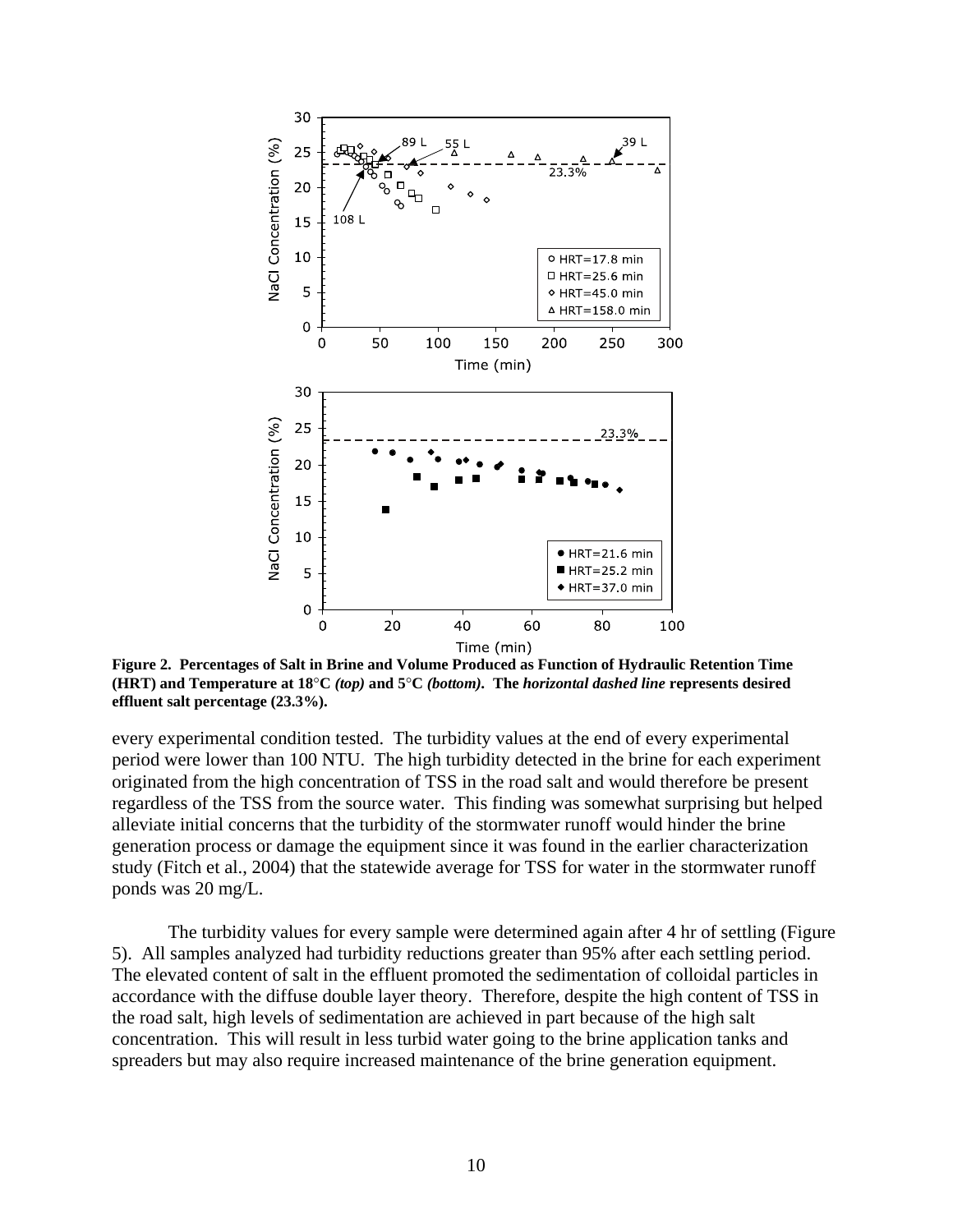

**Figure 3. Height of Salt Bed as Function of Hydraulic Retention Time (HRT) and Temperature at 18**°**C** *(top)* **and 5**°**C** *(bottom)*

#### **Field Test**

The results of the field test were similar to those of the laboratory phase. Short HRTs were found to be more effective than long HRTs for brine generation (see Figure 6). Moving more water through the system in a shorter period of time resulted in higher dissolution rates, which in turn resulted in a greater percentage of the salt in the unit being used. This was identical with what was found in the laboratory results. The dissolved NaCl in the pond water did not have a measurable effect on the final NaCl concentration in the effluent. This finding was not unexpected since the NaCl level of the pond was only 0.01% and the final concentration was approximately 23%.

As was expected based on the laboratory findings, the TSS content in the stormwater did not affect the brine generation process (because of the already high turbidity values resulting from the salt). Turbidity values obtained for the effluent and settled effluent were similar to those obtained with tap water (turbidity lower than 0.3 NTU) during the laboratory tests (see Figure 7).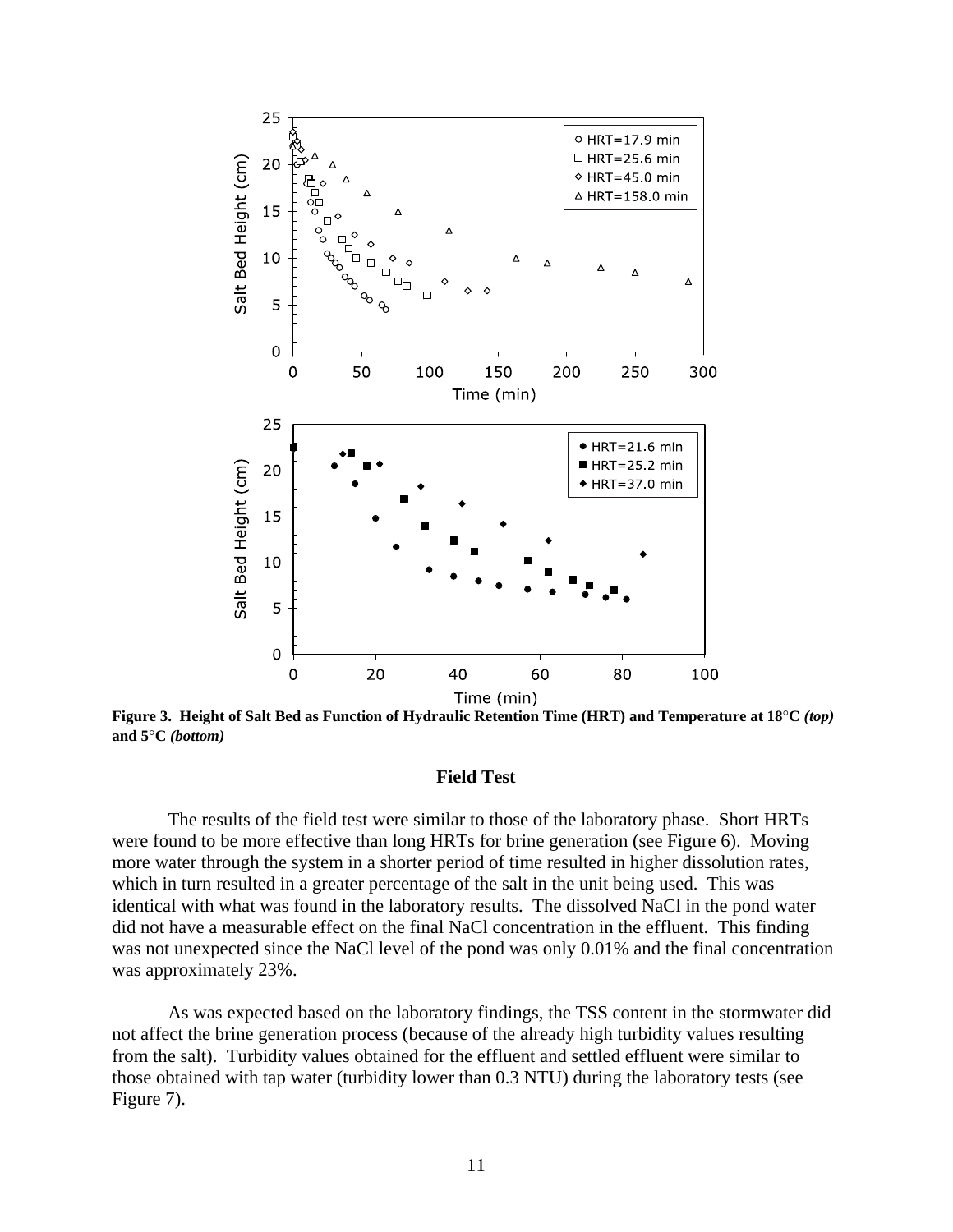

**Figure 4. Effluent Turbidity as Function of Hydraulic Retention Time (HRT) and Temperature at 18**°**C** *(top)* **and 5**°**C** *(bottom)* 

#### **Benefit/Cost Analysis**

The estimated volumes of water that would be used for (1) pre-wetting only and (2) direct application in combination with pre-wetting when assuming the low, average, and high NaCl annual application rates are shown in Figure 8. Only the volume of water that would be needed for direct application for the high chemical application rate significantly exceeds VDOT's average stormwater capture volume as calculated in Fitch et al. (2004, 2005).

The estimated annual benefits for 36 brine use scenarios evaluated at the statewide average disposal cost per gallon are shown in Figure 9. The calculated values range from a low of just over \$1 million to a high of over \$14 million. The lowest value was calculated assuming less than 20 million gallons of stormwater are collected (the minimum winter volume, Table 2), brine created from this stormwater is used exclusively for the purposes of pre-wetting, and a minimum volume of NaCl (138,706 tons) is applied statewide. The greatest annual benefits were calculated assuming that brine is used for both direct application and pre-wetting purposes, nearly 90 million gallons of stormwater is collected (the maximum annual volume, Table 2), and the highest total NaCl volume (519,084 tons) is applied. When assuming average stormwater volume collection and average total NaCl application, the benefits calculated for pre-wetting only versus adding direct application to pre-wetting are approximately \$3 million and \$6.5 million, respectively.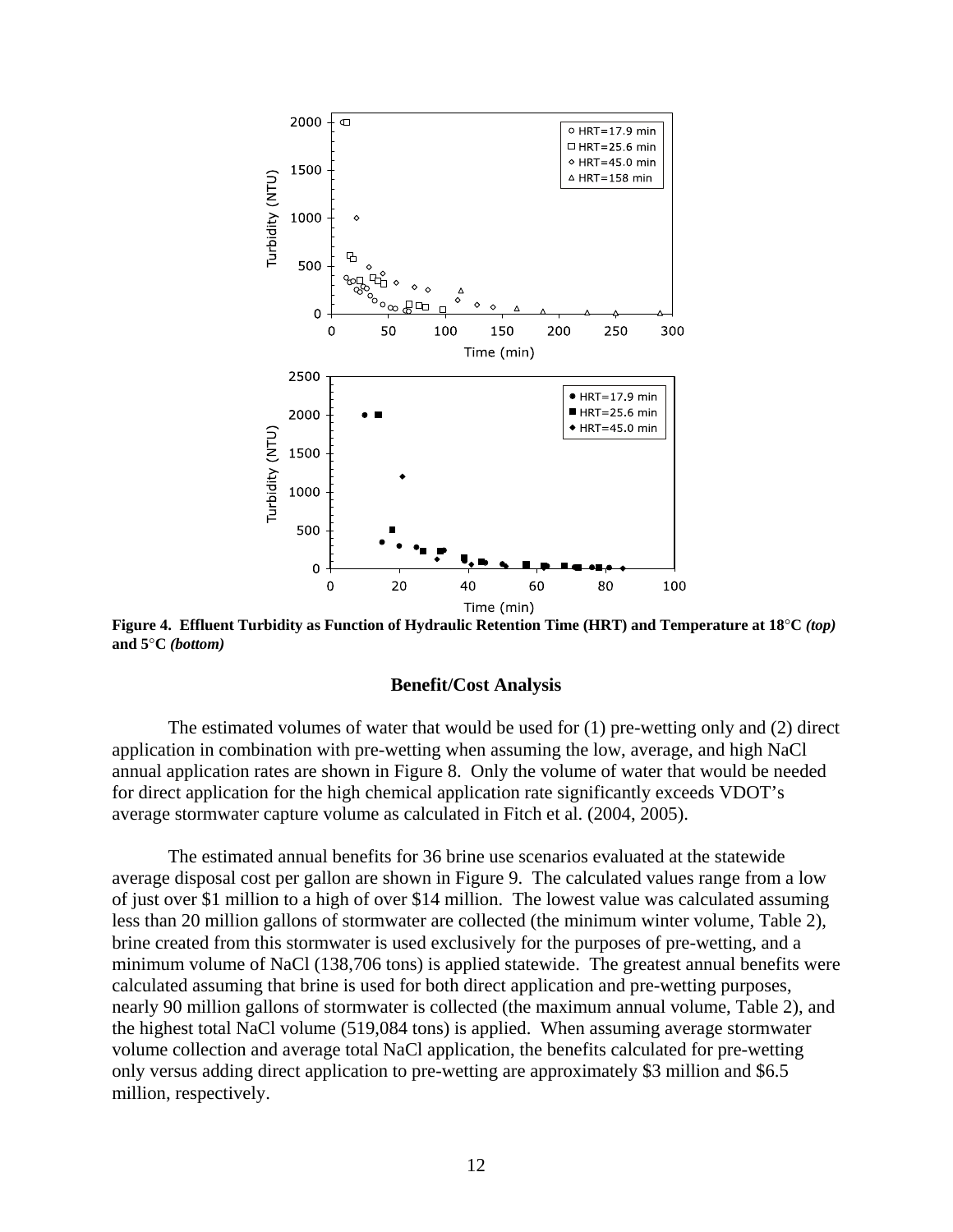

**Figure 5. Comparison of Turbidity Values for Effluent Samples at Time of Collection and After 4 Hours of Settling for 18˚C** *(top)* **and 5˚C** *(bottom)* 

It is clear from this analysis that the greatest benefits are derived when direct brine application is used in conjunction with pre-wetting. It should also be noted that these benefits are primarily attributable to the reduced disposal costs of the collected stormwater. The other benefits of direct brine application and pre-wetting (i.e., reduced total chemical usage, increased level of service, etc.) as documented in the literature (Alleman et al., 2004; Ketcham et al., 1996; O'Keefe and Shi, 2005; Wisconsin DOT, 2005) were not considered in this analysis.

This analysis also revealed the approximate optimum (with respect to benefits accrued) stormwater volumes collected for each total chemical volume used and application method used. These volumes are represented by the vertical dashed lines in Figure 9. For all three salt-use scenarios where only pre-wetting is used, no additional benefits are accrued if additional stormwater is collected. This indicates that VDOT could generate all the brine used for prewetting with the minimum amount of stormwater captured. Conversely, assuming the maximum chemical application scenario and direct application of brine in conjunction with pre-wetting, the maximum volume of stormwater potentially collected could be used in the making of brine necessary for these two application methods.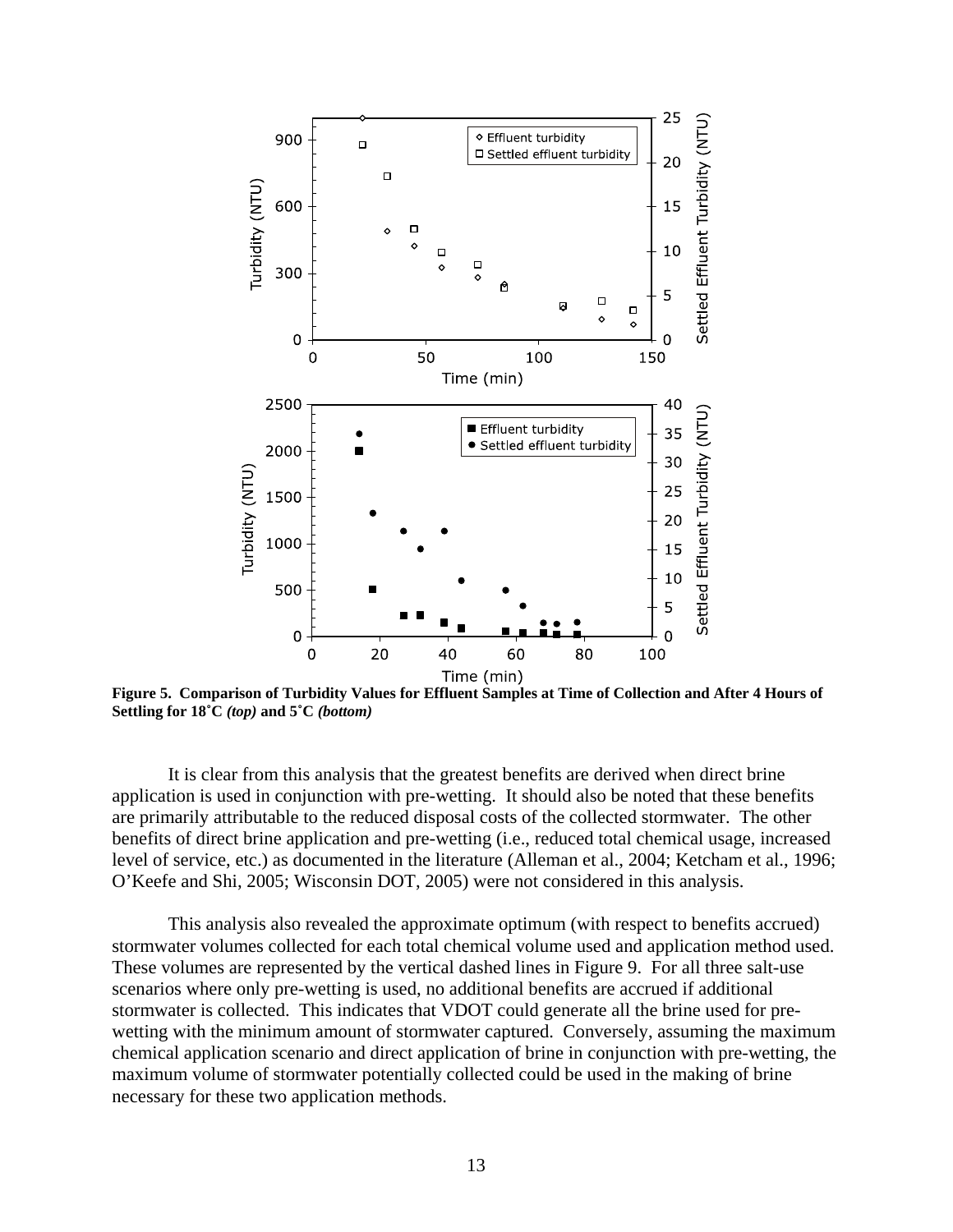

**Figure 6.** *Top:* **Percentages of Salt in Brine and Volume Produced as Function of Hydraulic Retention Time (HRT).** *Bottom:* **Height of Salt Bed as Function of HRT.** 

 Table 5 summarizes the results for how long it would take forgone disposal and chemical additive costs to offset the brine generation capital investment costs for each of the 72 scenarios. All alternatives yielded a positive return on the investment in less than 4 years. The reuse of stormwater runoff for brine to be used for pre-wetting offset the initial brine generation equipment costs more rapidly as the amount of road salt used increased, regardless of the volumes of stormwater runoff accumulated during the year or winter season. For direct application in conjunction with pre-wetting, the number of years required to recoup the capital investment was significantly reduced when compared with pre-wetting only. In addition, this alternative was more sensitive to the variation of the quantity of salt applied and to the variation of the volume of stormwater runoff accumulated. However, with all alternatives, the use of volumes of stormwater runoff higher than 30 MG and road salt application higher than 332,000 tons per year resulted in the recovery of the capital invested in less than 2 years when assuming statewide average disposal costs.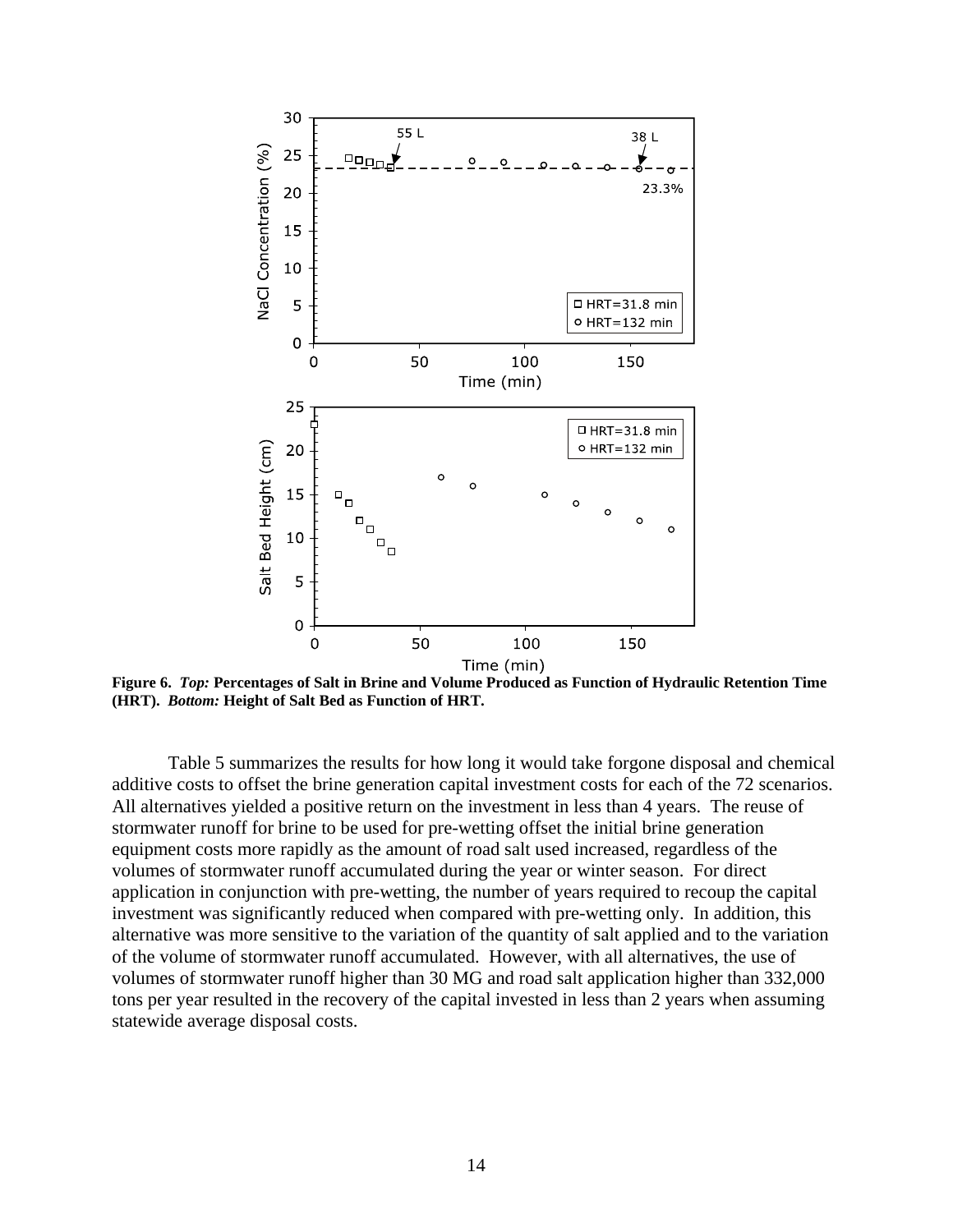

**Figure 7. Comparison of Turbidity Values for Effluent Samples at Time of Collection and After 4 Hours of Settling for Hydraulic Retention Time (HRT) = 31.8 min** *(top)* **and HRT = 132 min** *(bottom)* 



**Figure 8. Estimated Annual Stormwater Usage for Pre-wetting and Direct Application and Pre-wetting Based on Low, Average, and High 5-Year Total NaCl Application**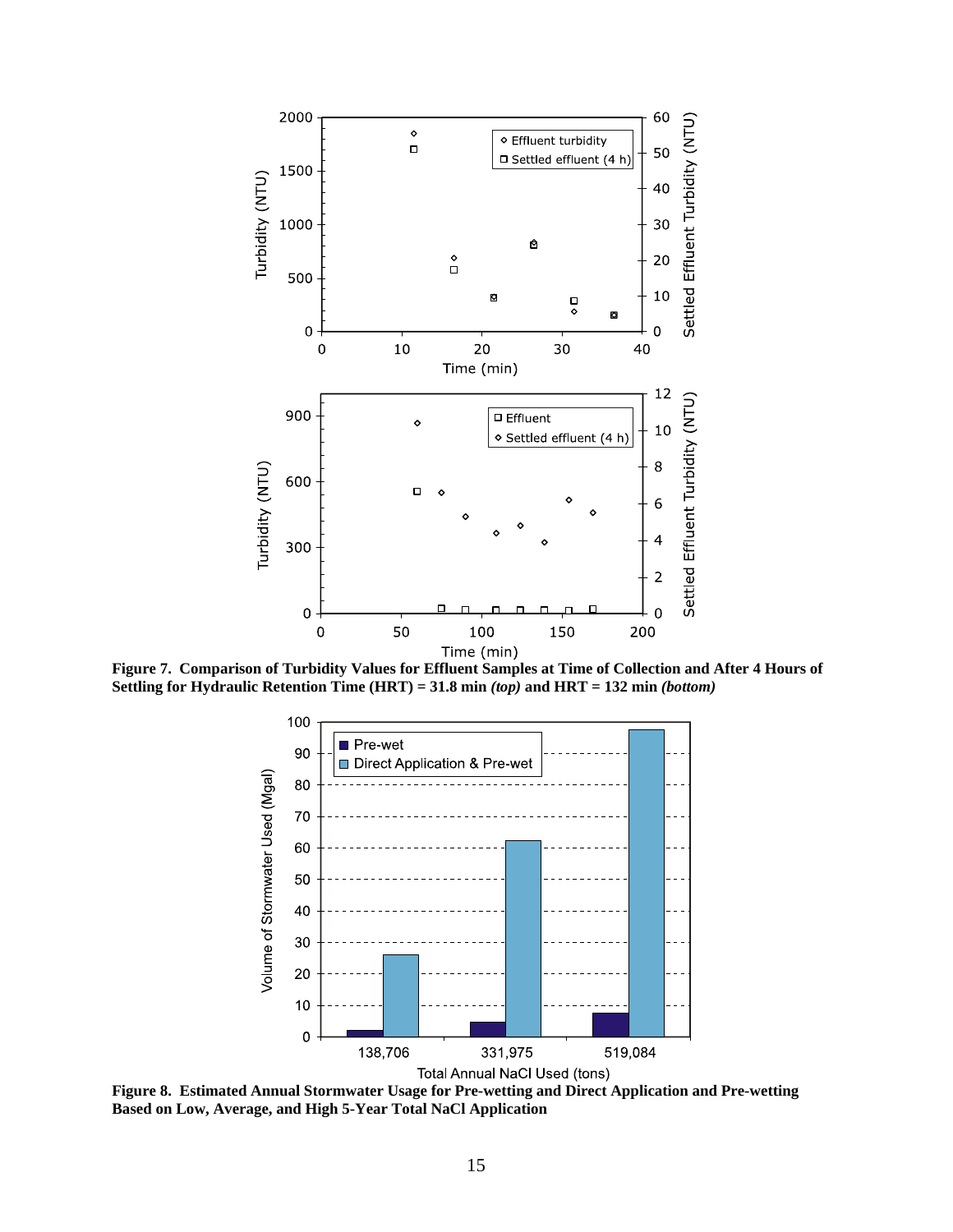

**Figure 9. Annual Benefits Obtained by Use of Pre-Wetting (PW) or Direct Application (DA) Strategies as Function of Volume of Stormwater Runoff Accumulated and Amount of Road Salt Purchased.** *Vertical dashed lines* **indicate stormwater volumes at which maximum benefits were accrued for three quantities of road salt used: 138,706; 331,975; and 519,084 tons, respectively.** 

### **CONCLUSIONS**

- *Low HRTs and high temperatures are the optimum conditions for brine generation in terms of time of operation and percentage of NaCl used.* Lower HRTs will require more frequent additions of road salt to the brine generation reactor.
- *The lower water temperatures likely to result from the use of water from stormwater ponds*  during the late fall and winter will reduce the efficiency of the brine generation equipment *compared to the use of water at a higher temperature coming from a groundwater source*. The efficiency of brine generation when stormwater is used should be similar to that when a municipal drinking water source is used since the temperature of the water from these two sources is comparable.
- *TSS levels of approximately 20 mg/L, as found in VDOT's captured stormwater, do not reduce the efficiency of the brine generation process.* The values for TSS in the stormwater were relatively small compared to those for the source of granular NaCl.
- *With minimal filtering, stormwater from runoff storage ponds can be recycled for brine production without harm to brine generation or distribution equipment.*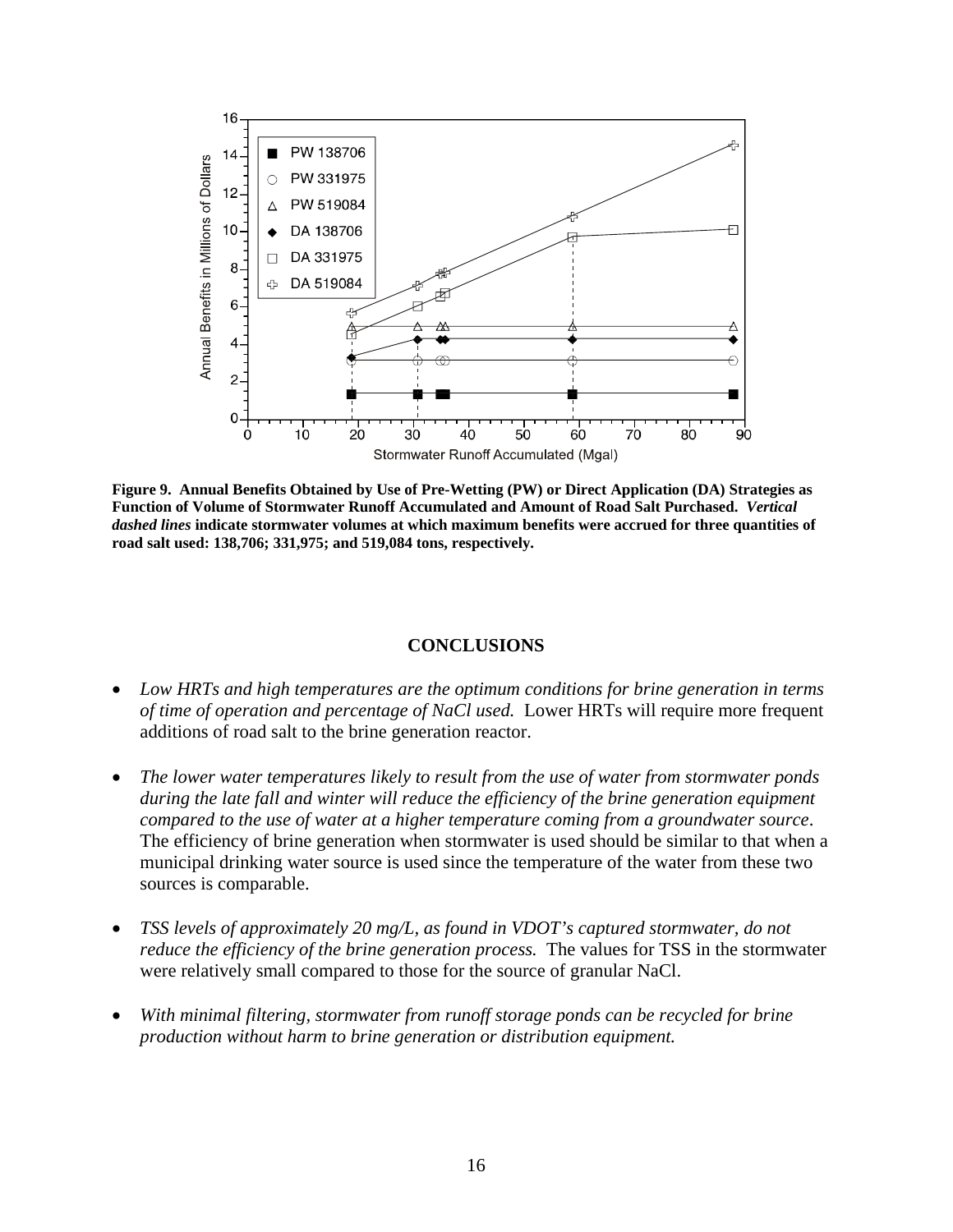**Table 5. Number of Years Required to Recover Capital Investment for (1) Pre-Wetting and (2) Direct Application and Pre-Wetting as Function of Stormwater Runoff Accumulated and Amount of Road Salt Purchased** 

| <b>Application</b><br><b>Method</b> | <b>Amount of Salt</b><br><b>Purchased</b> (tons) | <b>Stormwater Runoff</b><br><b>Accumulated</b><br>(million gallons) | NPV 1 Payoff<br>with Disposal<br>$=$ \$0.13/gal<br>(years) | NPV 2 Payoff<br>with Disposal<br>$= $0.55/gal$<br>(years) |
|-------------------------------------|--------------------------------------------------|---------------------------------------------------------------------|------------------------------------------------------------|-----------------------------------------------------------|
| Pre-wetting                         | 138,706                                          | 19                                                                  | 3.6                                                        | 2.0                                                       |
|                                     |                                                  | 31                                                                  | 3.6                                                        | 2.0                                                       |
|                                     |                                                  | 35                                                                  | 3.6                                                        | 2.0                                                       |
|                                     |                                                  | 36                                                                  | 3.6                                                        | 2.0                                                       |
|                                     |                                                  | 59                                                                  | 3.6                                                        | 2.0                                                       |
|                                     |                                                  | 88                                                                  | 3.6                                                        | 2.0                                                       |
|                                     | 331,975                                          | 19                                                                  | 1.4                                                        | $\overline{0.8}$                                          |
|                                     |                                                  | $\overline{31}$                                                     | 1.4                                                        | 0.8                                                       |
|                                     |                                                  | $\overline{35}$                                                     | 1.4                                                        | 0.8                                                       |
|                                     |                                                  | $\overline{36}$                                                     | 1.4                                                        | $0.8\,$                                                   |
|                                     |                                                  | 59                                                                  | 1.4                                                        | $0.8\,$                                                   |
|                                     |                                                  | 88                                                                  | 1.4                                                        | $\overline{0.8}$                                          |
|                                     | 519,084                                          | 19                                                                  | $\overline{0.9}$                                           | $\overline{0.5}$                                          |
|                                     |                                                  | $\overline{31}$                                                     | $\overline{0.9}$                                           | $\overline{0.5}$                                          |
|                                     |                                                  | $\overline{35}$                                                     | $\overline{0.9}$                                           | $\overline{0.5}$                                          |
|                                     |                                                  | $\overline{36}$                                                     | 0.9                                                        | 0.5                                                       |
|                                     |                                                  | 59                                                                  | 0.9                                                        | 0.5                                                       |
|                                     |                                                  | 88                                                                  | 0.9                                                        | 0.5                                                       |
| Direct application                  | 138,706                                          | $\overline{19}$                                                     | 2.7                                                        | 0.7                                                       |
| and pre-wetting                     |                                                  | 31                                                                  | 2.0                                                        | 0.5                                                       |
|                                     |                                                  | $\overline{35}$                                                     | 2.0                                                        | $\overline{0.5}$                                          |
|                                     |                                                  | $\overline{36}$                                                     | 2.0                                                        | $\overline{0.5}$                                          |
|                                     |                                                  | 59                                                                  | 2.0                                                        | $\overline{0.5}$                                          |
|                                     |                                                  | 88                                                                  | 2.0                                                        | 0.5                                                       |
|                                     | 331,975                                          | 19                                                                  | 1.9                                                        | 0.7                                                       |
|                                     |                                                  | 31                                                                  | 1.4                                                        | 0.4                                                       |
|                                     |                                                  | $\overline{35}$                                                     | 1.3                                                        | 0.4                                                       |
|                                     |                                                  | $\overline{36}$                                                     | 1.3                                                        | 0.4                                                       |
|                                     |                                                  | 59                                                                  | 0.9                                                        | 0.2                                                       |
|                                     |                                                  | 88                                                                  | 0.8                                                        | 0.2                                                       |
|                                     | 519,084                                          | $\overline{19}$                                                     | 1.5                                                        | 0.6                                                       |
|                                     |                                                  | $\overline{31}$                                                     | 1.2                                                        | 0.4                                                       |
|                                     |                                                  | $\overline{35}$                                                     | 1.1                                                        | 0.4                                                       |
|                                     |                                                  | $\overline{36}$                                                     | 1.1                                                        | 0.4                                                       |
|                                     |                                                  | 59                                                                  | 0.8                                                        | 0.2                                                       |
|                                     |                                                  | 88                                                                  | 0.6                                                        | 0.2                                                       |

 $NPV =$  net present value. NPV 1 is based on a salt water disposal cost of \$0.13/gal; NPV 2 is based on a salt water disposal cost of \$0.55/gal.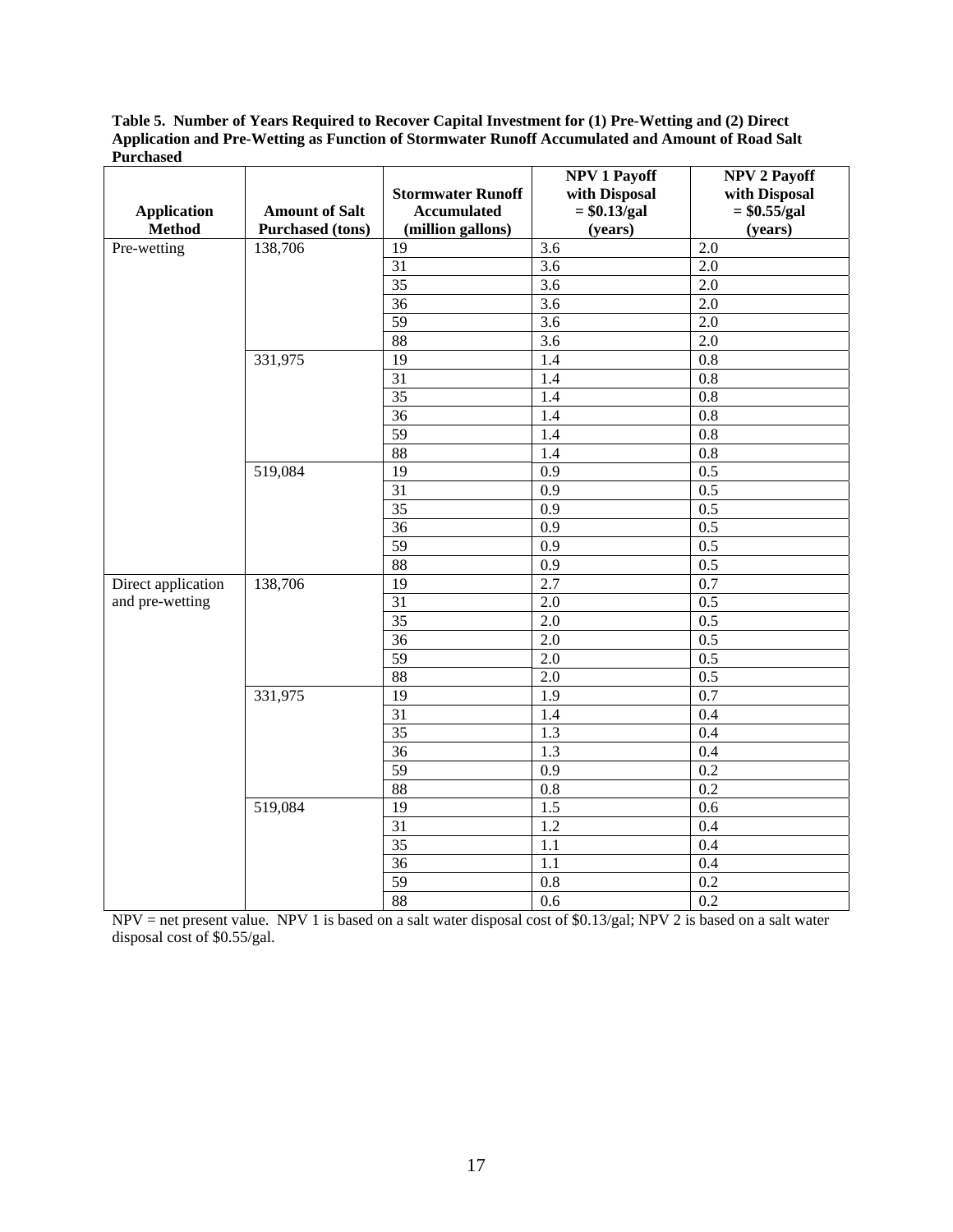- *Based on the total annual stormwater collection estimate of 60 million gallons, VDOT captures sufficient water for all pre-wetting conditions and for the low and average direct application conditions requiring approximately 25 and 60 million gallons, respectively*.
- *The implementation of a VDOT recycling program using stormwater runoff for brine generation appears economically feasible*. There will be large variations in the benefits accrued by VDOT depending on the volumes of stormwater runoff accumulated during the year, the total volume of NaCl applied, and local disposal costs.
- *Between the two brine application alternatives examined, for most scenarios investigated, the combination of direct application and pre-wetting results in a faster positive return on VDOT's initial investment (see Table 5).*
- *Assuming average total NaCl application volumes, the maximum benefits derived from stormwater reuse are obtained when capturing less than 60 MG of stormwater statewide*. More water would be needed only during years with extremely high chemical application.

# **RECOMMENDATIONS**

- 1. *VDOT's Richmond District should participate in a pilot study using stormwater for brine generation.* This study would be conducted by VTRC in conjunction with the Prince George AHQ maintenance facility and would document the volumes of water collected and used for brine generation, the resulting cost savings, and any other consequences of stormwater reuse. The outcome of this pilot would speed up implementation of stormwater reuse by demonstrating significant cost savings.
- 2. *VDOT's Asset Management Division should institute the use of NaCl brine generated from stormwater for the pre-wetting of granular NaCl.* This would require that additional maintenance facilities purchase and operate brine generation units but would result in decreased volumes of stormwater requiring disposal and decreased purchases of  $MgCl<sub>2</sub>$  and  $CaCl<sub>2</sub>$ .
- 3. *Following the completion of the pilot study and the purchase of brine generation equipment, VDOT's Asset Management Division should begin to integrate the use of direct brine application*. This would require additional application equipment but would increase the volume of stormwater reused (thereby decreasing the volume requiring disposal).
- 4. *VDOT's Asset Management Division should continue to implement the recommendations previously stipulated in Fitch et al. (2004, 2006) to reduce the size of the loading pads and to install diversion valves.* The implementation of these two practices would provide VDOT significantly greater control over the quantity of stormwater that is captured at its facilities*.*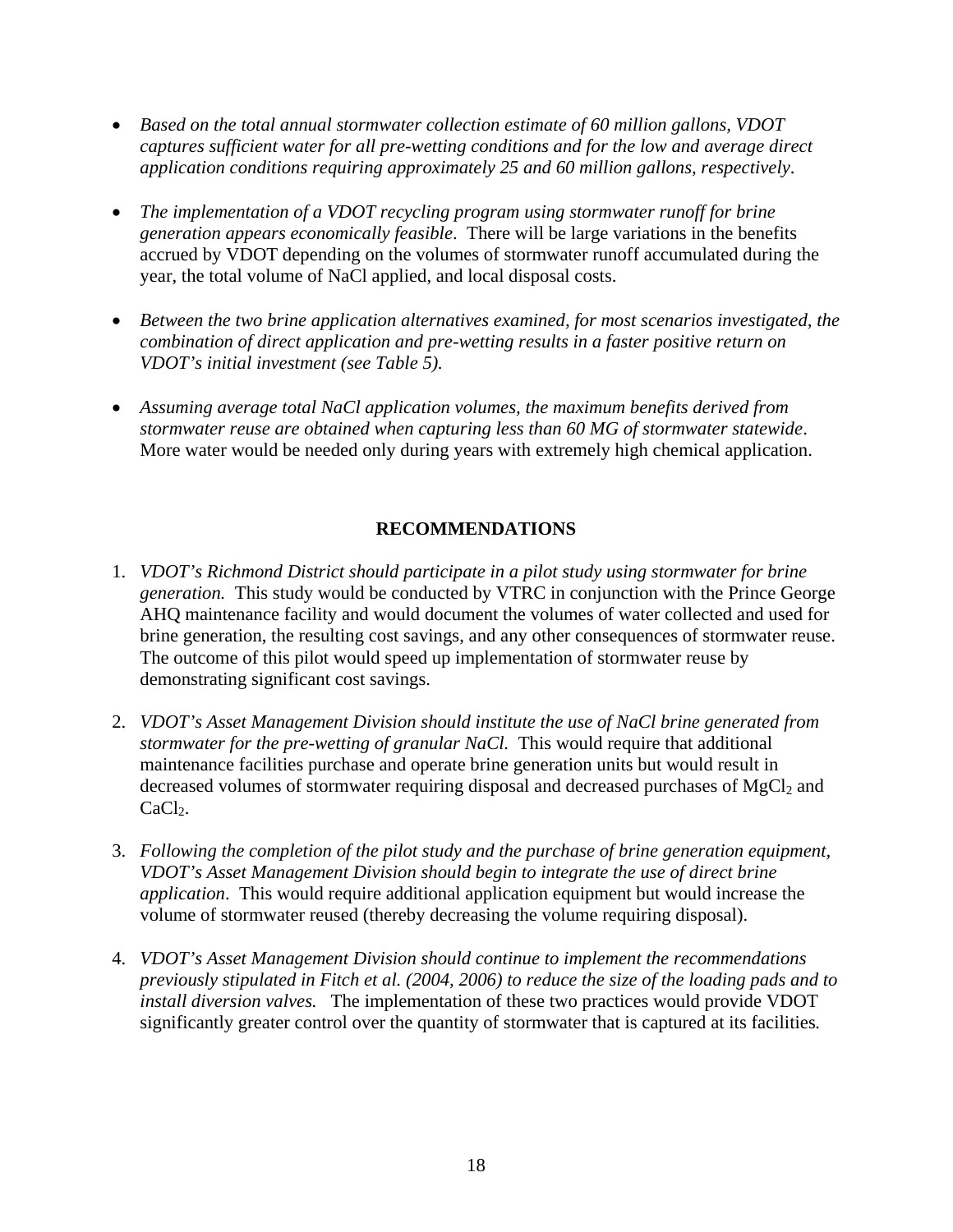### **COSTS AND BENEFITS ASSESSMENT**

Depending on the method of brine application (pre-wetting or direct brine application) employed by VDOT, significant cost savings could be accrued. Disregarding the cost savings touted in several recent anti-icing studies (Alleman et al., 2004; Ketcham et al. 2006; O'Keefe and Shi, 2005; Wisconsin DOT, 2005) resulting from a reduction in total chemicals needed and an increased level of service, for VDOT, the savings would result from the reuse of stormwater that would otherwise require disposal. Based on calculations using the most conservative chemical application, brine use, and total stormwater capture estimates, VDOT would save nearly \$1.5 million each year by pre-wetting with NaCl brine generated from its salt-laden stormwater. The equipment required to implement this practice statewide would have an estimated cost of approximately \$4 million.

When assuming average chemical application volumes and stormwater collection, if brine is applied directly in addition to being used to pre-wet granular NaCl, VDOT's savings could be as high as \$6.5 million a year with estimated capital costs of nearly \$8 million. Given the same scenario, the calculations showed that it would take approximately 1.3 years for the forgone disposal and chemical additive costs to offset the brine generation and application capital investment costs when assuming a stormwater disposal cost of \$0.13/gal. Assuming a disposal cost of \$0.55/gal for stormwater, capital investment costs would be offset in 0.4 year.

#### **REFERENCES**

- Alleman, J.E., Partridge, B.K., and Yeung, L. *Innovative Environmental Management of Winter Salt Runoff Problems at INDOT Yards*. FHWA/IN/JTRP-2001/27. Purdue University Joint Transportation Research Project, West Lafayette, IN, 2004.
- Blackburn, R.R., Bauer, K.M, Amsler, Sr., D.E., Boselly, S.E., and McElroy, A.D. *Snow and Ice Control: Guidelines for Materials and Methods.* NCHRP Report 526. Transportation Research Board, Washington, DC, 2004.
- *Code of Federal Regulations.* Title 40: Protection of Environment. Washington, DC, 2002.
- Fitch, G.M., Smith, J.A., and Bartelt-Hunt, S.L. *Characterization and Environmental Management of Stormwater Runoff from Road-Salt Storage Facilities.* VTRC 05-R15. Virginia Transportation Research Council, Charlottesville, 2004.
- Fitch, G.M., Bartelt-Hunt, S.L., and Smith, J.A. Characterization and Environmental Management of Stormwater Runoff from Road Salt Storage Facilities. In *Transportation Research Record No. 1911.* Transportation Research Board, Washington, DC, 2005, pp. 125-132.